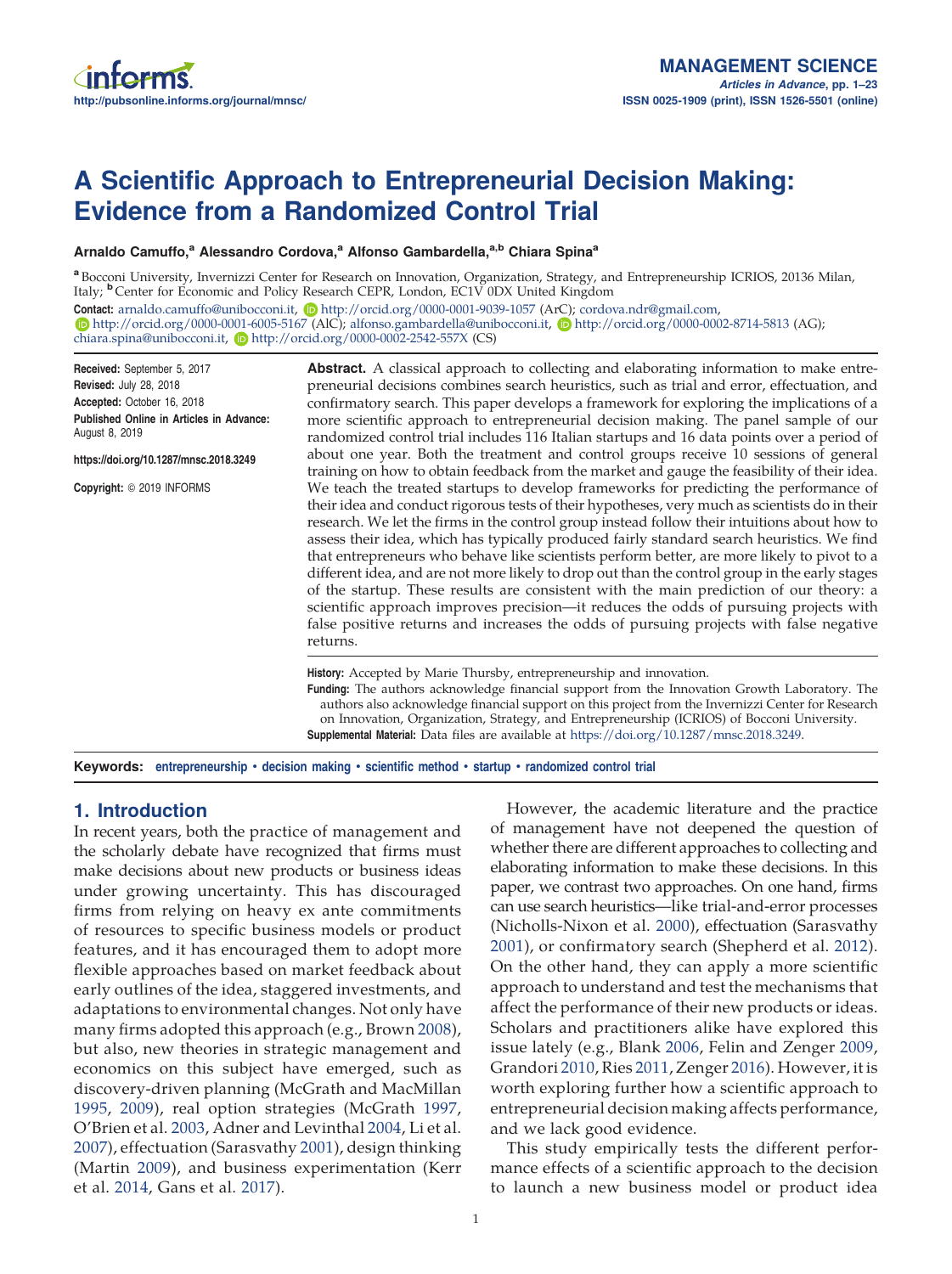compared with an approach based on heuristics and tries to explain this difference. It uses a randomized control trial (RCT) involving 116 Italian startup founders. We randomly assign these entrepreneurs to a treatment group or a control group, offer them a four-month entrepreneurship training program, and monitor the performance of the two groups over time. The program focuses on a set of managerial practices formaking decisions about the viability of a new business model or product idea. We teach both the treated and control startups to search for, collect, and elaborate information about the feasibility of their idea before committing resources to it. We also teach them to run experiments to assess their business models or products and to modify them to increase performance if needed. The treatment consists of training the treated group to identify the problem, articulate theories, define clear hypotheses, conduct rigorous tests to prove or disprove them, measure the results of the tests, and make decisions based on these tools. Although we offer the same training to the treated and control groups, we do not provide these decision criteria to the control group. We let them follow their heuristics so that they use their own approach and intuition to assess the information that they receive from the processes that we teach them in the program.

Although our training program teaches all firms to collect signals about the value of entrepreneurial ideas, how entrepreneurs collect and elaborate information affects the interpretation of the signals, the quality of the inference that they make, and ultimately, their performance. We theorize that a scientific approach to entrepreneurial decision making leads to superior inferential power, because it reduces false positives and false negatives compared with the typical decision heuristics followed by entrepreneurs. In particular, because most entrepreneurial ideas eventually fail, entrepreneurs are more likely to face false positive than false negative ideas. As a result, a scientific approach to entrepreneurial decision making is more likely to encourage exits from current business ideas or pivots to new ideas. In our RCT, wefirst test these propositions on exit and pivot and then, test the effect of the scientific approach on performance.

### 2. Case Study—Inkdome

The case study of one of our treated startups, Inkdome, illustrates well our definition of a scientific approach to entrepreneurial decision making. When Inkdome entered our trial, its business idea was to create a search engine to help users to find the right tattooist for their style. We discuss Inkdome's behavior during the four steps of our four-month training program focused on market validation: (1) business model canvas, (2) customer interviews, (3) minimum viable product, and (4) concierge or prototype. Figure 1 summarizes the training program contents. Although we teach both treated and control startups about these

**Figure 1.** Training Program and Differences Between Treated and Control Startups

| <b>CONTROL</b>                                           | <b>TREATMENT</b>                                                                                                      |
|----------------------------------------------------------|-----------------------------------------------------------------------------------------------------------------------|
| <b>STEP 1 - BUSINESS MODEL CANVAS</b>                    | <b>STEP 1 - BUSINESS MODEL CANVAS</b>                                                                                 |
| Explore key components of business                       | <b>Explore key components of business</b>                                                                             |
| <b>STEP 2 - CUSTOMER INTERVIEWS</b>                      | <b>STEP 2 - CUSTOMER INTERVIEWS</b>                                                                                   |
| Explore customers' needs                                 | Explore customers' needs                                                                                              |
| <b>STEP 3 - MINIMUM VIABLE</b>                           | <b>STEP 3 - MINIMUM VIABLE</b>                                                                                        |
| <b>PRODUCT</b>                                           | <b>PRODUCT</b>                                                                                                        |
| Explore customers' willingness to pay                    | Explore customers' willingness to pay                                                                                 |
| STEP 4 - CONCIERGE/PROTOTYPE                             | STEP 4 - CONCIERGE/PROTOTYPE                                                                                          |
| Explore customer-service/product interaction             | Explore customer-service/product interaction                                                                          |
| <b>Standard approach</b><br>followed<br>by entrepreneurs | <b>AT EACH STEP</b><br>Hypothesis definition: CLEAR & FALSIFIABLE<br>Validation: IDENTIFICATION, POTENTIAL<br>BIASES, |
|                                                          | e.g. ethnographic interviews, A/B tests                                                                               |

four steps, we teach the treated startups in particular to elaborate a framework for understanding the impact of their idea, predicting business performance, defining clear hypotheses, designing rigorous experiments to confirm or disconfirm them, and making decisions accordingly. This approach permeates all of the steps of our training program. Appendix A illustrates the differences between treatment and control in our training problem using the example of the first class.

#### 2.1. Business Model Canvas

The business model canvas is an approach to business model design widely used in entrepreneurship education (Osterwalder and Pigneur 2009). It is a scaleddown representation of a generic business model that enumerates and illustrates its key components (customer segments, value proposition, etc.). Although the core of the training on the scientific method unfolds in Steps 2–4, the business model canvas is the starting context for treated startups to realize that their project relies on a set of hypotheses that they must test over time. In particular, we tell startups in the treated group that Steps 2–4 focus on testing the potential of the founders' value proposition and its fit with the hypothesized market target and that the approach that they are learning is useful for testing aspects of the business that will be relevant later (e.g., the firm's revenue model).

#### 2.2. Customer Interviews

We teach all startups how to interview customers to understand the firm's potential market, segment it, learn about customers' needs, and collect feedback about the startup's idea. However, we further train the treated startups to collect and elaborate this information to develop general frameworks and formulate specific hypotheses about the behavior of customers.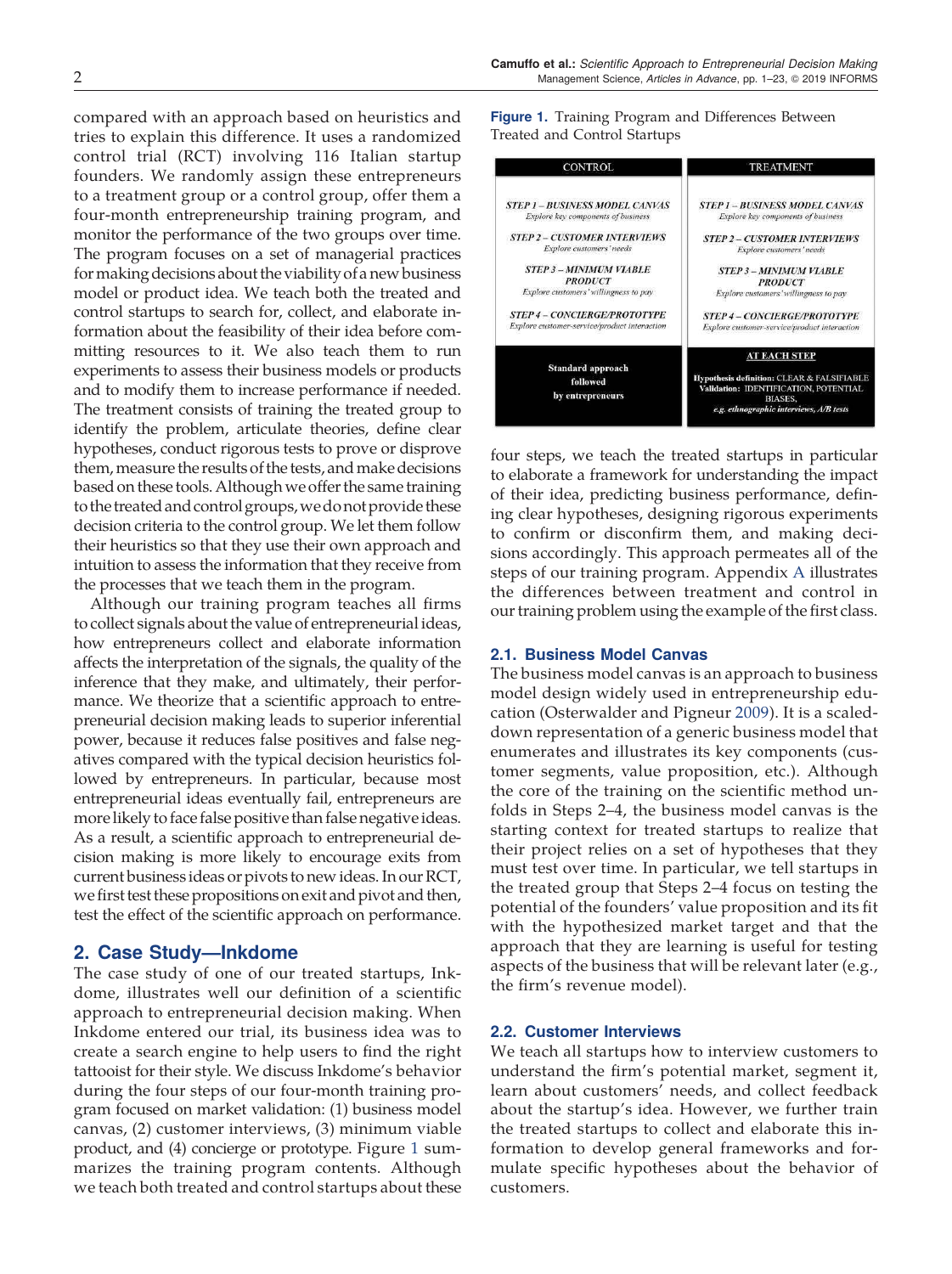We observed that startups in the control group conduct their customer interviews as an unstructured exploration. They typically create online questionnaires, which they post on their personal social media accounts, inviting their contacts to respond. A drawback of this approach is that the sampling is not representative of the population of customers. Also, questions are often direct, such as "Did you have problems finding tattooists online?"; this limits the ability to explore customers' experiences and derivate, abductively, their problems. They also ask for straight feedback on their idea, with questions like "Would you use our service?"; to which they often receive the following comments: "Yes, why not?! It seems a great idea." There are many reasons why this produces confirmation bias: (i) some questionnaire respondents are friends and do not want to disappoint their peers, and (ii) this is a fictitious market setting where respondents do not use the service; therefore, it is not costly to respond affirmatively. Although this approach sounds naïve, it is what typically happens, especially with novice entrepreneurs. For example, in many entrepreneurial pitches when entrepreneurs walk the judges through their ideas, they present pie charts showing high percentages of people who would use the product. These percentages are inconsistent with the high percentage of startups failing, suggesting that the typical startup, like the startups in our control group, does not conduct customer interviews rigorously and appropriately. The problem of collecting data or samples that tend to confirm prior hypotheses is common. For example, Clark and Wiesenfeld (2017) report cases of companies that make decisions based on biased samples that are more likely to corroborate the initial hypotheses or in which managers pursue their initial hypothesis even if the data suggest that it is unlikely to be supported.

Inkdome applied a different approach. First, it developed a framework to understand the mechanisms that can make the business idea feasible. This framework helped identify the key areas requiring validation, which led to the articulation of four clear hypotheses: (i) tattooed people do not always use the same tattooist, (ii) they choose new tattooists online, (iii) this takes time and is painful, and (iv) tattooed people can find online all of the information that they need to make their choice. Without a clear framework and clear hypotheses, entrepreneurs obtain generic feedback that can obscure important information about their business model or weigh equally components that contribute differently to value generation.

Second, Inkdome interviewed tattoo users or individuals as close as possible to their target audience for example, they sought interviewees in Facebook groups of tattoo enthusiasts. Inkdome also asked open-ended questions: "When was the last time that you were tattooed? Did you know the tattooist? How did you choose him/her?" This quasiethnographic approach is an effective way to gather information to develop frameworks and to formulate and test hypotheses, especially when it involves knowledgeable sources of information, such as lead users (Von Hippel 1986). Appendix B reports the instructions for this quasiethnographic method that we handed to the treatment group. In particular, this approach enables the interviewer to collect facts with limited bias from customers' opinions (Kelley and Littman 2005).

Third, Inkdome defined clear metrics and set explicit decision rules. For example, it set a fraction of the customer interviews as a minimum threshold to support its hypotheses. In particular, Inkdome's decision rule is to reject a hypothesis if less than 60% of their interviews did not provide corroborating evidence (sample size of 50).

Given this threshold, the customers' interviews corroborated Inkdome's first three hypotheses but not the fourth one. Inkdome also collected stories and examples from many interviewees that suggested that the problem was not finding a tattooist but was evaluating the tattooist's skills. Without a clear set of hypotheses and a rigorous method for testing them, they might have collected less useful feedback, made wrong inferences, and probably continued with their business idea. The scientific approach gave Inkdome a clear decision rule: pursue the original idea if all four hypotheses are corroborated; otherwise, abandon the idea of launching a startup or investigate alternative solutions (pivot). In this specific case, the founders saw a new opportunity and pivoted. Thanks to the quasiethnographic approach to customers' interviewing, they learned that the most satisfied interviewees knew tattoo experts (e.g., a friend with several tattoos inked at different locations) who helped them find the right tattooist for their idea. This example not only shows that the scientific approach enabled Inkdome to understand why its idea was unlikely to work but also, suggested where to pivot more successfully. Based on the information gathered through open-ended interviews guided by precise hypotheses, Inkdome changed its business model from a search engine to a platform where users seek advice from experts.

### 2.3. Minimum Viable Product

Minimum viable product is another widely used concept in entrepreneurship education. We taught all entrepreneurs that, before committing to a final product or service, it is advisable to create a preliminary basic version of the offering with just enough features to let customers experience it and assess their willingness to pay for it. Most of our companies created a web page describing and advertising the new product or service,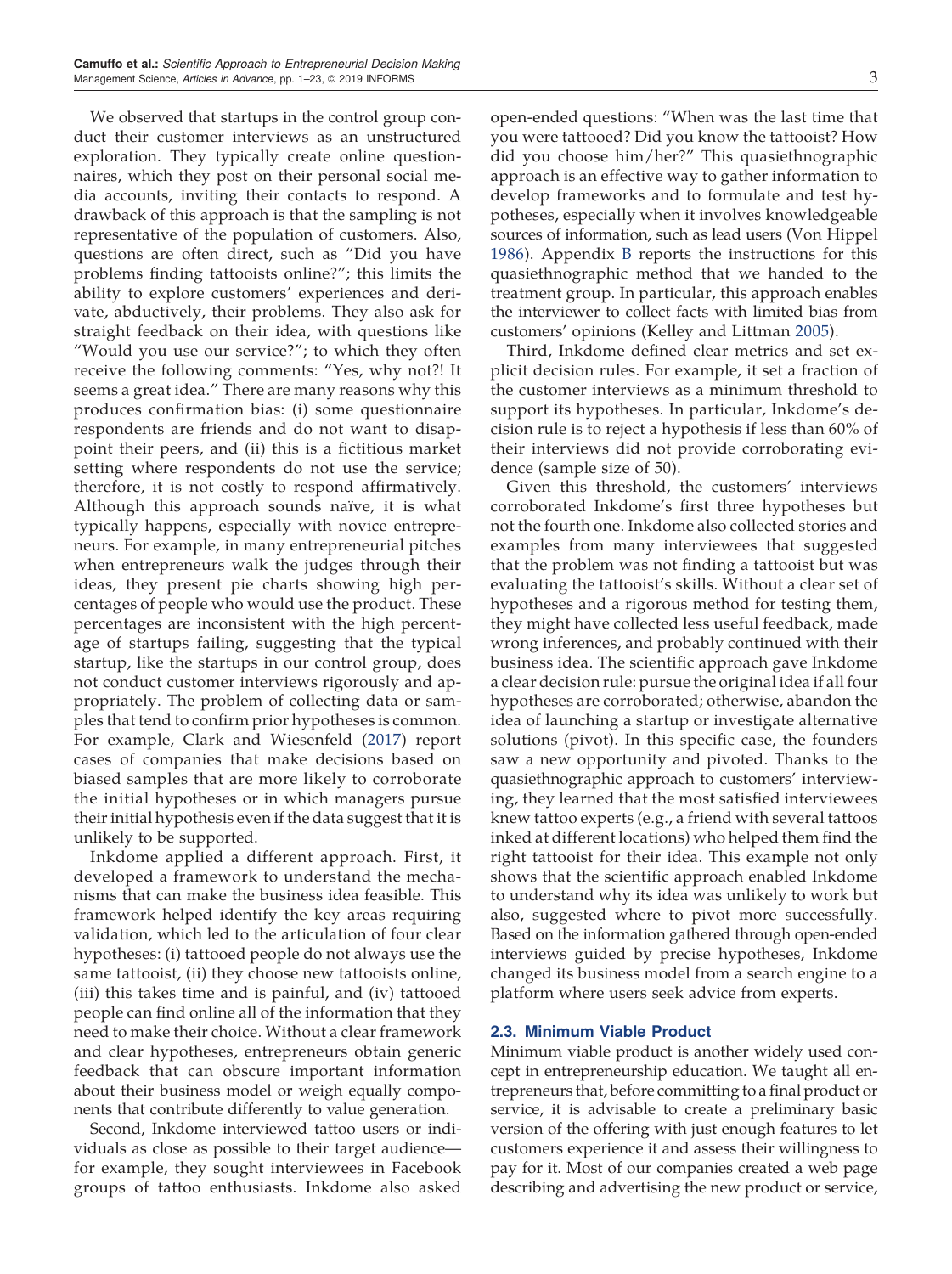typically with a button that users can click to buy now, sign up for the free beta, or preorder.

Assume, counterfactually, that Inkdome was a startup in the control group. How would it design and release its landing page? Based on what we observed of firms in the control group, first, Inkdome would not formulate clear hypotheses to understand how to design and release the page but would simply design and release it to begin testing. Second, Inkdome would begin promoting the page on its personal social networks, opening up to feedback mainly from friends or acquaintances. Third, it would not specify an evaluation criterion, a valid and reliable metric, or a decision rule to assess whether the landing page is a successful vehicle for the product. As time elapsed, it might learn and eventually improve the platform and service based on a sequence of trial-and-error attempts. However, this process has limitations similar to those highlighted in the case of customers' interviews. The lack of clear hypotheses renders the startup search process chaotic; similarly, a lack of rigorous testing is likely to generate mistakes and induce bad inferences—for example, control startups mostly make sequential revisions to the landing page (or multiple changes simultaneously) rather than running parallel A/B tests.

Because of the treatment, Inkdome instead began by eliciting its implicit hypotheses. Although it was clear that customers sought contact with tattoo experts, there are different ways to induce this contact. Inkdome initially considered collecting experts' advice and sending it to users via email. Thus, Inkdome developed alternative versions of its landing page and tested them by conducting split  $(A/B)$  tests. Inkdome accurately monitored the comparative performance (number of email addresses that customers left) of two landing pages that were identical, except that version A advertised that users would receive advice via email from tattoo experts and version B advertised that users would chat with tattoo experts. This experimental design allowed Inkdome to tease out the different effects of the two design options on performance.

Finally, Inkdome used clear thresholds to corroborate its hypothesis: that an expert-user chat system would outperform the email-based advice system, because users trust conversations with experts more. However, creating a chat system requires substantial resources (technology and tattoo experts) that imply a substantial commitment. Therefore, Inkdome set a sufficiently challenging threshold to justify the investment in the chat option: twice the number of email addresses left on version A of the landing page. The test showed that version B produced 2.5 times more emails than version A. Inkdome, therefore, chose the chat-based system.

#### 2.4. Concierge or Prototype

The term concierge (for services) or prototype (for products) is typically used to denote the delivery of a basic product or service to a small group of customers. Inkdome created a website section where customers could find descriptions of tattoo ideas and put them in contact with the experts. The scientific approach implied, again, that Inkdome asked the right questions (problem identification and hypotheses formulation) and conducted meaningful, rigorously designed experiments (hypothesis test). A control startup would concentrate instead on monitoring general customers' opinions through some type of customer satisfaction survey right after they received the advice of an expert. The control startup also would most likely provide the service by using as an expert one of the company founders to minimize resources and effort. Among other things, the use of a company expert is likely to reinforce a confirmation bias.

A startup following the scientific approach acknowledges that a valid and reliable metric for monitoring the success of the experiment is not what customers say in a customer satisfaction survey but what they do, and in this case, the success factor is the time between receiving expert advice and getting a tattoo. Inkdome realized that, consistent with its hypotheses (online search is painful and time consuming), its service had to reduce the time needed for users to search and evaluate a tattooist online. Inkdome then monitored the time that customers spent to decide where to get tattooed through their service compared with the benchmark average time in the market by calling its users at regular intervals. At the same time, Inkdome realized that it should involve external experts, because founders are biased by their implicit belief or motivation that a venture is successful. The use of external experts reduces the risk of accepting false positives.

#### 2.5. Additional Remarks

The Inkdome case study clarifies three relevant features of our framework and our RCT.

First, we do not give the control group a lighter treatment that makes them less productive than the treated startups. As we will also see when we discuss our data and results, we offer the control group the same number of hours of training and spend the same time teaching them content relevant to the four steps. The only difference is that we do not teach them to frame the problem building a theory, to formulate hypotheses, and to test these using rigorous experiments with valid and reliable metrics and setting thresholds for these metrics to make decisions.

Second, our notion of scientific approach is not a straight deductive method beginning with abstract frameworks that percolate down to hypotheses definition and testing. As shown by Inkdome, the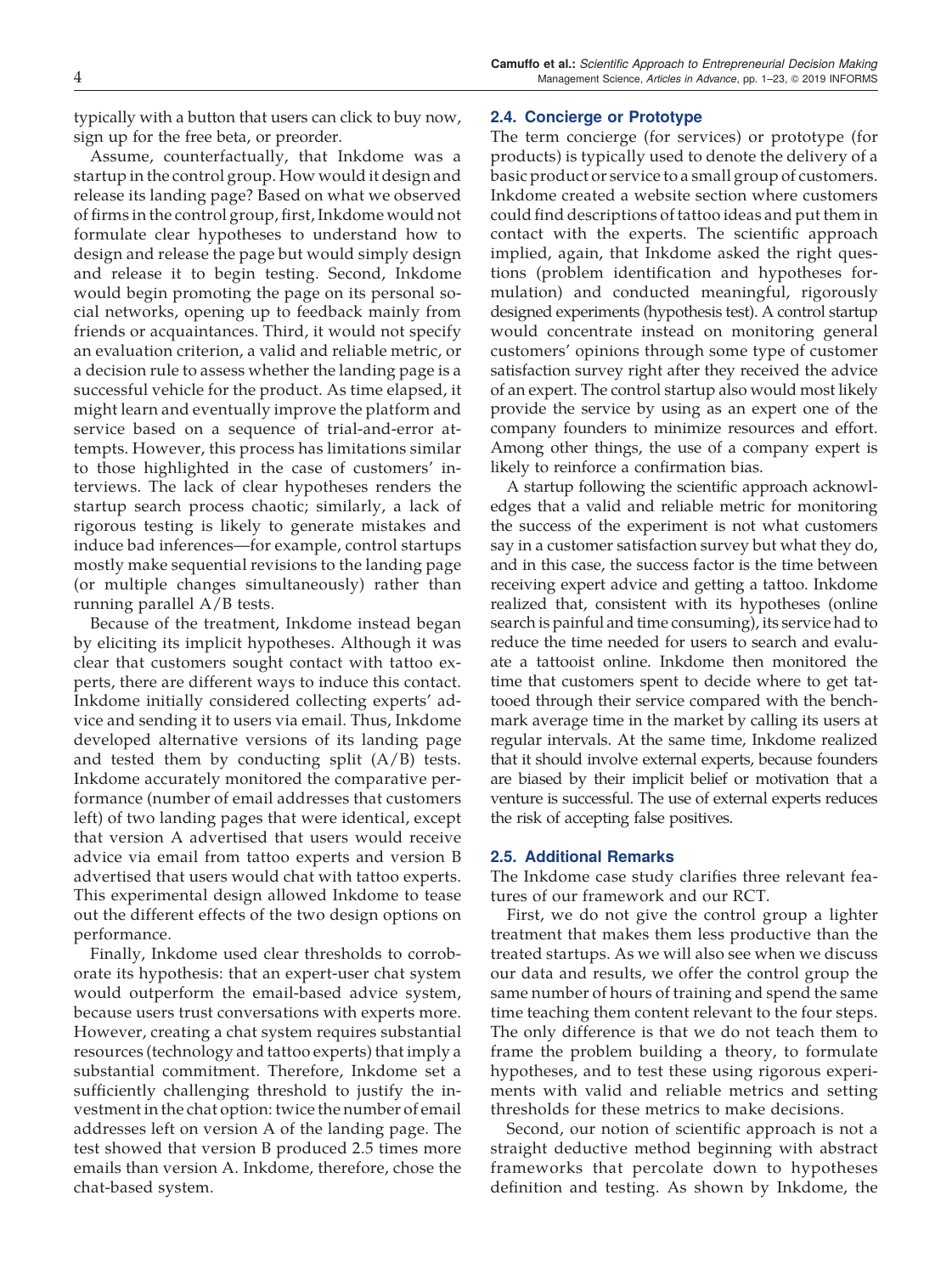problem is not well defined initially, and the decision makers lack a good idea of the problem itself and of what they are looking for. Discussions within the team or with the customers help them clarify the questions and the problem and then, formulate frameworks and hypotheses in forms that are falsifiable and testable. As we explain in Section 5, our intervention is composed of lectures and one-to-one mentorship. In both the lectures and the one-to-one discussions, we teach and encourage the treated startups during all four steps of our training to collect this information and define the problem and the key issues so that they can elaborate a framework and formulate clear hypotheses to test. Most often, the control startups keep the problem ill defined and neither clarify the questions nor formulate as clearly as the treated group what must be decided or the context or implications of their decisions.

Third, all of our startups entered our RCT having a business idea. Inkdome, for example, began with its online search engine. However, none of the participant startups had developed or tested the idea to a significant extent. Indeed, they were selected to be fully prepared to absorb our approach (whether in the treatment or control group) without any prior commitment to a particular idea. As a result, the initial weeks of training largely affected the ability of firms to evaluate the idea with which they entered the RCT. Over time, the information that they collected became useful for assessing modifications to this original idea or even radical departures from it to pivot to a new idea, such as in Inkdome's case. Once again, this is true of both the treated and the control firms. However, the question is whether the treated firms evaluate their original idea or develop new ideas more effectively than the control group.

# 3. Science in Entrepreneurial Decision Making: Literature Background

When we say that the behavior of managers or entrepreneurs ought to incorporate aspects of the scientific method, we do not refer to the findings of science but to a general method of thinking about and investigating problems. This idea is not new. It was central in the early studies of management as a discipline as exemplified by Drucker (1955) and Bennis (1962). However, it has been "lost in translation" in management theory (Freedman 1992).

More recently, strategy and entrepreneurship research has elaborated on this idea, emphasizing different components of the scientific attitude (e.g., Sarasvathy and Venkataraman 2011, Venkataraman et al. 2012). Felin and Zenger (2009), in particular, see entrepreneurs as theory developers, engaged in deliberate problem framing and solving, and Zenger (2015) suggests that strategies cannot be mere trialand-error search processes. Similarly, the problemfinding and problem-solving perspective argues that entrepreneurs and firms create value as they formulate, identify, and solve problems (Hsieh et al. 2007, Felin and Zenger 2015). Building on Grandori (2010), who suggests that managers and entrepreneurs can resort to rational heuristics for better decision making, the study by Lopez-Vega et al. (2016) on open innovation search paths suggests that the scientific search path leads to the discovery of theories and models that birth predictions and hypotheses to be tested by entrepreneurs and managers.

This squares with the notion of business experimentation. Sull (2004) was the first to model the entrepreneurial process as a Popperian process of hypotheses falsification, suggesting that entrepreneurs conduct experiments to test hypotheses around a hypothesized gap in the market that can be filled profitably by a novel combination of resources. Eisenmann et al. (2013) further show the superiority of adopting a scientific approach to business experimentation vis-à-vis three other typical entrepreneurial approaches: (i) build it and they will come, (ii) waterfall planning, and (iii) just do it. Kerr et al. (2014) maintain that entrepreneurship is fundamentally about experimentation, because the knowledge required to succeed cannot be known in advance or deduced from some set of first principles. At the same time, experimenting always implies at least partial strategic commitment, and commitment implies forgoing options (Gans et al. 2017). Hypothesis testing and experimentation are also the basis of a leading approach in entrepreneurial practice today: the lean startup method (Ries 2011). Moreover, there is growing attention to data-driven management decisions from the evidence-based management literature (Pfeffer and Sutton 2006, Rousseau 2006, Briner et al. 2009) to the more recent work of Brynjolfsson and McElheran (2016). Overall, we follow Zenger (2016), who parallels scientists and entrepreneurs/managers conceiving strategy as a corporate theory to be thoroughly considered, soundly tested through experiments, and eventually validated.

This line of reasoning echoes the application of real option theory to strategy (McGrath 1999, Adner and Levinthal 2004) and complements the discoverydriven approach to strategic planning (McGrath and MacMillan 1995). Running experiments can be thought of as buying (cheap) real options. If well designed and conducted (i.e., according to the scientific method), they provide both useful signals about courses of action (the business hypotheses under test) and helpful information about other courses of action (other hypotheses). Through experiments, entrepreneurs and managers can affect outcomes and variances and avoid the problems due to uncertainty resolution becoming endogenous to their own activity. Designing and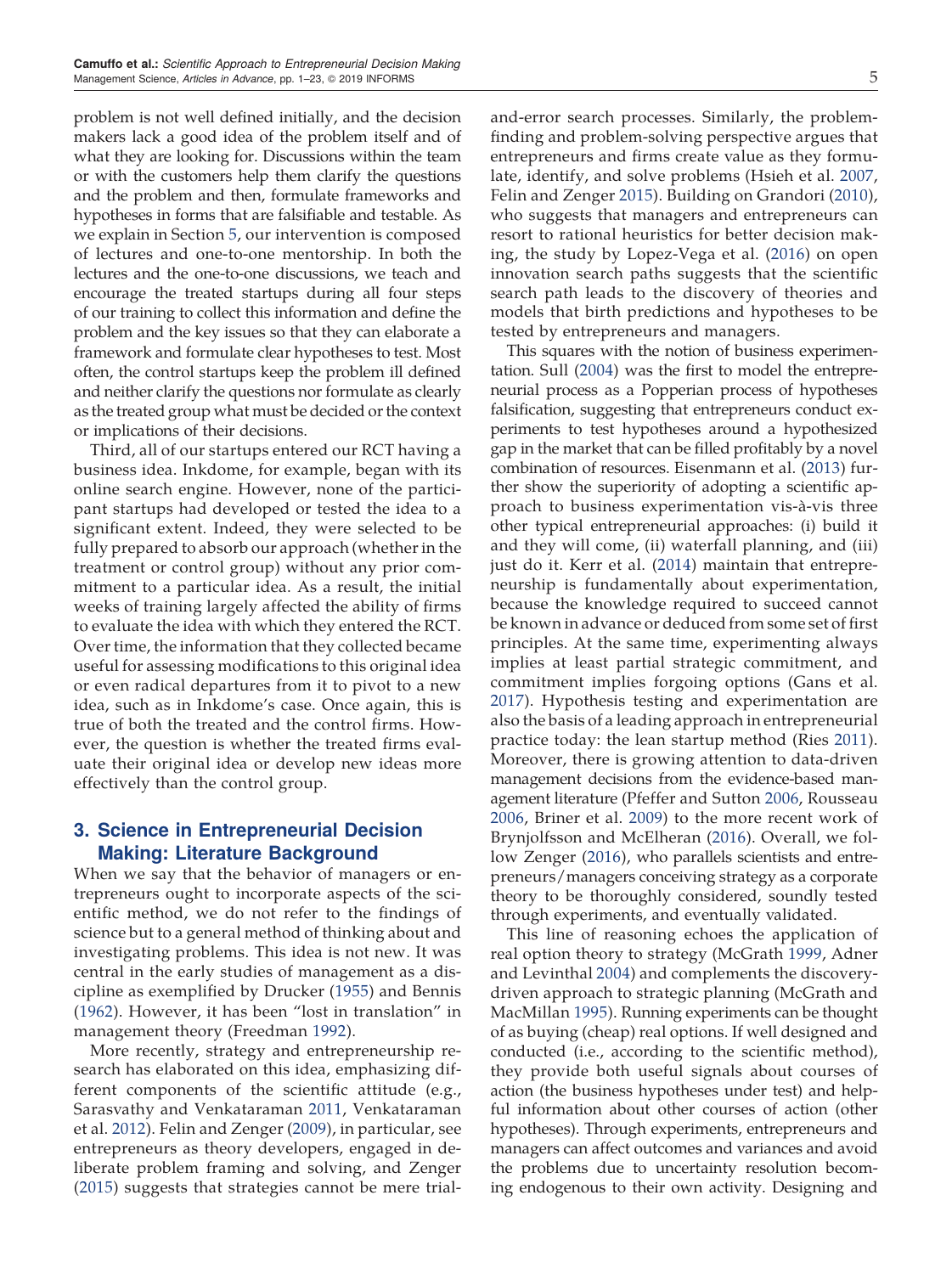conducting rigorous experiments (clear counterfactuals, valid and reliable metrics, evidence-based decisions, etc.) allow entrepreneurs to avoid "option traps" that might hinder dropout and/or generate escalation and overcommitment. In this respect, our approach, like the other approaches in strategy (particularly Adner and Levinthal 2004), marks the difference between real options in strategy vis-à-vis finance. In strategy, the resolution of the uncertainty associated with real options does not just rest on the mere elapse of time: it depends on actions. We then posit that the actions of a scientific approach (definition of problems, formulation of frameworks, and experiments and tests of hypotheses) are one example of the actions that help to exercise real option opportunities.

# 4. Framework

## 4.1. Setup

We study the early-stage decision of entrepreneurs who consider whether to develop a business idea. The value of the business idea is  $v = \bar{v} + \varepsilon$ , where  $\bar{v}$  is the expected value of the idea and  $\varepsilon$  is a stochastic term with zero mean, finite variance, and support and distribution that we do not need to define to keep notation at minimum. The term  $\varepsilon$  captures factors exogenous to the actions and choices of the entrepreneur, such as states of demand, competition, technology, or other environmental conditions.

The decision process of the entrepreneurs unfolds as represented in Figure 2. We focus on the decision at the initial node of Figure 2. At this stage, the entrepreneur has three choices: develop the idea, pivot to a new idea, or exit. If the entrepreneur develops the business idea, she will eventually observe the true value. However, at this initial stage, she predicts a value of the business idea equal to  $\hat{v}$ , which is different from *v*. Specifically,  $\hat{v} = \hat{v}_0 + \omega$ , where  $\hat{v}_0$  is a signal observed at the initial stage with support (−∞, *A*] and

Figure 2. Stages of the Early Entrepreneurial Decision





cumulative distribution *G* and ω is an unobserved stochastic factor with zero mean, finite variance, support (−∞, *a*], and cumulative distribution *F*. If the entrepreneur exits, she abandons the firm and earns a positive opportunity cost. If she pivots, she enters a new stage in which she faces the same problem: she draws a new idea, observes a new signal  $\hat{v}_0$ , and has to decide whether to develop, pivot, or exit. For simplicity, we assume that there are infinite opportunities to pivot. If she develops the idea, she moves to a subsequent stage as shown in Figure 2.

The prediction  $\hat{v}$  differs from  $v$  for two reasons. First, the expected value of  $\hat{v}$  may differ from the expected value of  $v$ . Because  $\varepsilon$  and  $\omega$  have zero mean, this amounts to saying that the expected value of the signal  $\hat{v}_0$  is systematically different from  $\bar{v}$ . Second, the distributions of  $\omega$  and  $\varepsilon$  may differ. These differences depend on the inability to identify exactly the determinants of *v* or the probability distributions of their realizations, and they affect the distributions *G* or *F*. Some factors may be more likely to affect the signal, whereas others may affect mainly the perceived spread of  $\hat{v}$ . For example, biases such as overconfidence or optimism are likely to be of the first type (e.g., Astebro 2003, Dushnitsky 2010), whereas biases such as representativeness, ignorance of sample size, or conjunction fallacy are more likely to be of the second type (e.g., Busenitz and Barney 1997). We remain agnostic on which bias affects what, because it is hard to link precisely one type of bias or effect to signal or spread. However, the point that we want to make is that the scientific approach can correct both. A proper formulation of the market problem, a theory of how the hypothesized solution to that problem will generate value, and rigorous tests of such hypotheses provide objective anchors that reduce biases or help us understand the contingencies that affect value. This can make  $\hat{v}_0$  closer to  $\bar{v}$  or reduce the difference between the distributions of  $\omega$  and  $\varepsilon$ .

Because the entrepreneur knows that she will eventually observe the value of the idea, at the initial node in Figure 2, she knows that she will only obtain nonnegative values, because if she observes a negative value, she will stop and earn zero. However, because she predicts that the true value is  $\hat{v}$  and not  $v$ , the condition is  $\hat{v} \ge 0$  or  $\omega \ge -\hat{v}_0$ . We assume for simplicity that, if she pursues the idea and the idea is ultimately unprofitable, she earns zero and cannot pivot or open a new firm. Therefore, given  $\hat{v}_0$ , if the entrepreneur develops her idea, she expects to earn

$$
E(\hat{v}, \hat{v} \ge 0, \hat{v}_0) = \int_{-\hat{v}_0}^{a} \hat{v}_0 + \omega dF = \hat{v}_0 + a - \int_{-\hat{v}_0}^{a} F d\omega, \quad (1)
$$

where the second equality stems from integration by parts. It is easy to see that a higher signal predicts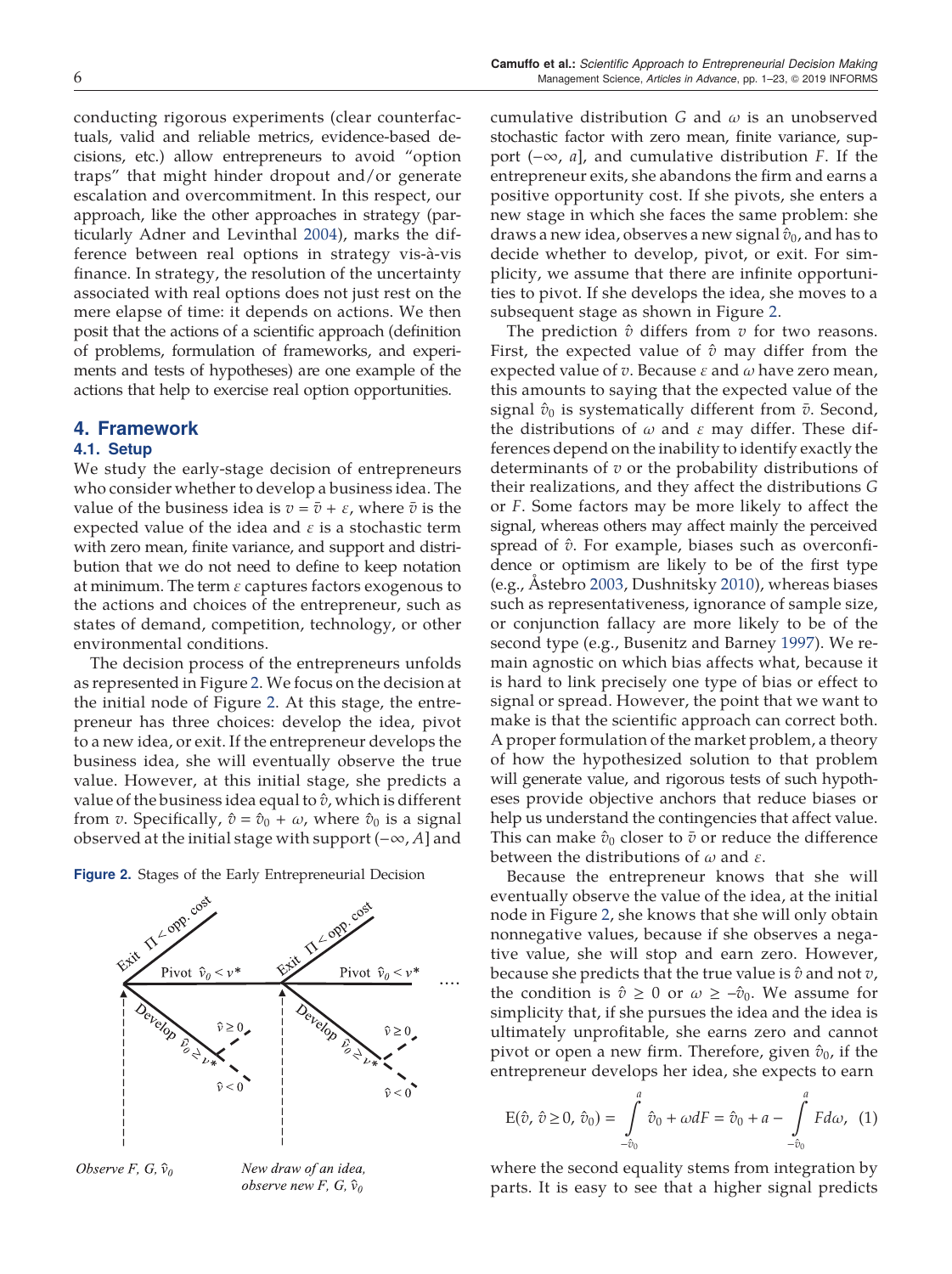higher expected returns—that is, (1) increases with  $\hat{v}_0$ . The entrepreneur compares this return with the returns that she will obtain if she pivots. Clearly, the returns from pivoting depend on future signals on the future ideas that she draws and do not depend on the current signal  $\hat{v}_0$  associated with the current idea. As a result, a higher signal  $\hat{v}_0$  on the current idea raises (1) relative to the returns from pivoting. This implies that there is a threshold *v*\* such that the entrepreneur does not pivot if  $\hat{v}_0 \ge v^*$ . The expected returns from developing the idea before the current signal is observed are then

$$
\pi \equiv \int_{v^*}^A \hat{v}_0 + a - \int_{-\hat{v}_0}^a F d\omega dG, \qquad (2)
$$

and the overall predicted value of the entrepreneur is

$$
\prod = \pi + \delta G^* \pi + (\delta G^*)^2 \pi + (\delta G^*)^3 \pi + \dots = \frac{\pi}{1 - \delta G^*},
$$
\n(3)

where  $\delta$  is a discount factor. At each round, the firm draws a new idea with probability *G*\*, which is the probability that, at the previous round, the firm observed a signal  $\hat{v}_0 < v^*$ . We assume for simplicity that the expected stream of future  $\pi$  at each round is the same as the current  $\pi$  that appears as the first term of (3). At each stage, the entrepreneur exits if  $\Pi$  is smaller than her positive opportunity cost, and if  $\Pi$  is larger than this opportunity cost, she develops the current idea if  $\hat{v}_0 \geq v^*$ ; otherwise, she pivots. Note that the entrepreneur can exit at any stage, because at each new stage, she has new information about the distributions *F* and *G* and develops a new set of expected values that update the stream  $\pi$  and therefore,  $\Pi$ .

The first-order condition (*foc*) of this problem is

$$
-(v^* + a) + \int_{-v^*}^{a} F d\omega + \frac{\delta \pi}{1 - \delta G^*} = 0.
$$
 (4)

The second-order condition for a maximum is satisfied, because the derivative of the first term with respect to *v*\* is negative and the derivative of the last term with respect to *v*\* is equivalent to the first-order condition, which is equal to zero.

### 4.2. Implications of the Scientific Approach

We represent the mismatch between expected and true value by the notion of first-order stochastic dominance applied to the distribution *G* and the notion of second-order stochastic dominance (mean-preserving spread) applied to the distribution *F*, respectively. We begin by comparing the distributions of the true and predicted values of the idea: *v* and  $\hat{v}$ . For reasons that we explain below, we focus on the case in which the signal  $\hat{v}_0$  is systematically higher than  $\bar{v}$  and there is

a higher mean-preserving spread of  $\omega$  with respect to  $\varepsilon$ . The former implies that the distribution *G* evaluated at any realization of the signal  $\hat{v}_0$  is smaller than the distribution of  $\bar{v}$  evaluated at the same realization, which increases the probability that the entrepreneur observes a higher signal. The latter implies that the entrepreneur attributes a higher probability that  $\omega$  falls in the left or right tail of *F*. For example, this is a good representation of the fact that the entrepreneurs cannot discern clearly the specific contingencies that affect value. They are "confused" in the sense that they perceive that value is affected by more contingencies than the few key contingencies revealed by a simple and clean theory. As a result, they are likely to perceive  $\omega$  to be the sum of a larger number of stochastic factors, which produces a distribution with fatter tails.

To streamline our discussion, we begin with the case of a higher systematic signal  $\hat{v}_0$ , assuming that the error terms  $\omega$  and  $\varepsilon$  are the same. We then consider the case in which the expected value of the signal  $\hat{v}_0$  is equal to  $\bar{v}$  and the error terms  $\omega$  and  $\varepsilon$  differ. Also, we simplify the logic of our predictions by assuming that  $\delta$  is sufficiently small such that, in *foc* (4), the impact of the term  $\frac{\delta \pi}{1-\delta G^*}$  on the optimal  $v^*$  is negligible. This amounts to assuming that the decision of the entrepreneur depends on the current signal that she observes and her perceived distribution *F* rather than expectation about future returns from drawing another idea, which is captured by the term  $\frac{\delta \pi}{1-\delta G^*}$  in (4).

The scientific approach can reduce the expected value of the signal, possibly until the point where it is equal to  $\bar{v}$ . The higher *G* implies that the scientist entrepreneur perceives lower profits Π than the nonscientist entrepreneur.<sup>1</sup> As a result, the scientist entrepreneur is more likely to exit. In addition, in (4), *G* appears only in the term  $\frac{\delta \pi}{1 - \delta G^*}$ . If this term is negligible, the bias has a negligible effect on the optimal threshold *v*\*. However, a scientist entrepreneur draws her signals  $\hat{v}_0$  from a higher distribution *G*, which implies that she is more likely to obtain lower signals  $\hat{v}_0$ , making  $\hat{v}_0 \ge v^*$  less likely. The scientist entrepreneur is then more likely to pivot.

Consider now the case of lower mean-preserving spread, which by definition of second-order stochastic dominance, implies higher ∫ *a*  $\int_{-\hat{v}_0}^{a} F d\omega$  or  $\int_{-v}^{a}$ −*v*\* *Fd*ω in (2) and (4). In (2), this reduces the perceived expected return π, which reduces Π in (3). As a result, the scientist entrepreneur is more likely to exit. In (4), the higher *a* ∫ *Fd*ω raises the marginal value of *v*\**,* suggesting that −*v*\* the entrepreneurs who adopt a scientific approach are more likely to pivot. The higher π raises  $\frac{\delta \pi}{1 - \delta G^*}$ , which also appears in (4), countering in part this effect; however, as noted earlier, we assume that the discount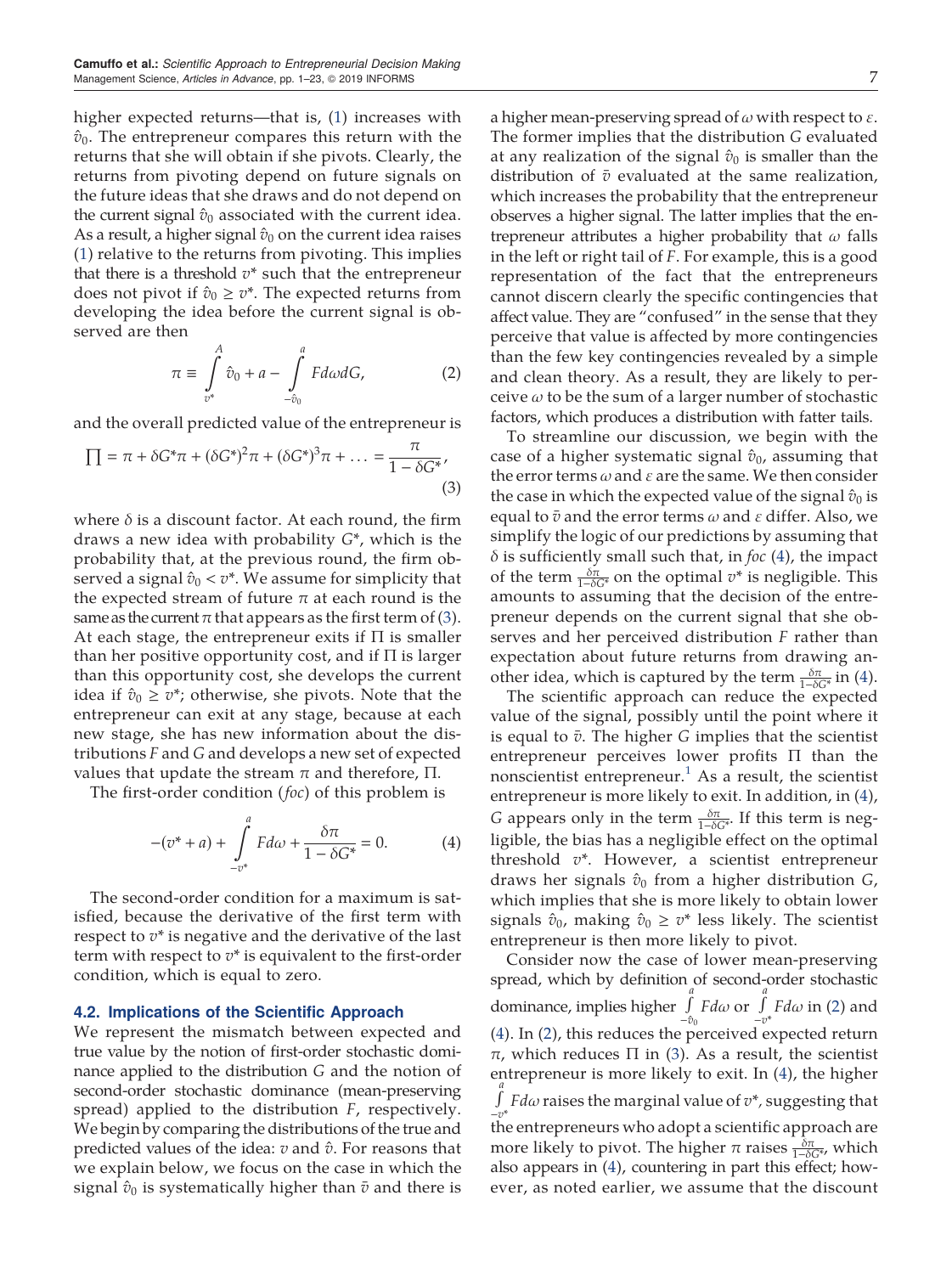factor  $\delta$  is sufficiently small such that the contemporaneous effect dominates.

As a result of this discussion, regardless of whether a scientific approach reduces the expected value of the signal or lowers the mean-preserving spread, it makes exit or pivot more likely. We are agnostic on whether the effect is predominately one or the other. Because both are plausible and yield the same result, we do not commit to one of these two explanations. Interestingly, reduction of the expected value of the signal yields exit and pivot, because the scientist entrepreneur obtains a lower signal  $\hat{v}_0$ , whereas the optimal threshold is unaffected; with lower mean-preserving spread, the signal is the same, but the optimal threshold is higher. We summarize this discussion in Proposition 1 below, which is the main proposition that we test in our RCT.

Proposition 1. *An entrepreneur who adopts a scienti*fi*c approach is more likely to exit and pivot*.

## 4.3. Additional Remarks and Implications for Performance

First, we illustrate the mechanism of the framework. The effect of a higher signal is straightforward. The nonscientist entrepreneur perceives a higher profit or receives a higher signal and therefore, is less likely to exit or pivot. As far as the effect of the spread is concerned, second-order stochastic dominance implies that the expected value of  $\omega$  does not change. However, the entrepreneur's representation of reality is such that she perceives that she will never earn  $\hat{v}$  < 0 or (which is the same) that she will earn returns from her business idea only if  $\omega \geq -\hat{v}_0$ ; otherwise, she earns zero. Therefore, a lower mean-preserving spread shrinks the right tail of the distribution. It also shrinks the left tail, but this is less relevant for the decision, because the entrepreneur perceives that she will never incur values of  $\omega$  smaller than  $-\hat{v}_0$ . In other words, the scientist entrepreneur perceives that she is less likely to enjoy the high returns in the right tail of the distribution of  $\omega$ . Conversely, the nonscientist considers them more likely. This implies that, although the expected value of  $\omega$  does not change, the expected value of  $\omega$  of the scientist entrepreneur, conditional on  $\omega \geq -\hat{v}_0$ , decreases.

Second, we clarify the relationship between the scientific approach and performance. To streamline this discussion, consider the extreme case in which, in assessing profits (2) and in *foc* (4), the scientist entrepreneur uses the exact distributions *G* and *F* used by an entrepreneur who observes *v*. If so, the scientist entrepreneur makes the optimal decision about *v*\*and observes the right signal such that her decisions about exit or pivot are the same as the optimal decisions of an entrepreneur who observes the exact distribution of *v*. In contrast, the decisions of the nonscientist entrepreneurs are clearly suboptimal, because they base their optimizations on the wrong *G* and *F*. In reality, the scientist entrepreneur may not make predictions that overlap exactly with the true value *v*. However, we assume that, by getting closer to it, she will enjoy higher performance than a nonscientist entrepreneur. Specifically, the scientist entrepreneurs exhibit higher performance than nonscientist entrepreneurs, because they exit some unprofitable ventures that the nonscientist entrepreneurs do not abandon; in addition, for some business ideas the scientist entrepreneurs pivot correctly to other ideas with higher real expected value, whereas the counterfactual nonscientist entrepreneurs do not.

Third, although we focus on the case of overestimation of the value of the ideas or a narrower distribution of the phenomenon compared with the perception of the entrepreneur, the opposite case is also possible. The entrepreneur may be a "contrarian" and perceive systematically lower signals  $\hat{v}_0$ , or the phenomenon may exhibit fatter tails than perceived by the entrepreneurs. The scientific approach could also help in this case. It can restore the more positive perspective of the value of the idea, or it can show that the phenomenon depends on more contingencies than the few perceived by a naïve entrepreneur. For example, as noted by Fleming (2001) and Murray and Tripsas (2004), scientific capabilities help one to see a larger number of modules of knowledge, and they help to connect these modules. This could explain, for instance, the case of very successful entrepreneurial ventures that capture opportunities at the far-right tail of the distribution.

In this case, we have opposite predictions on exits and pivots. If a scientist entrepreneur corrects underestimation upward, she will perceive higher profits Π, and thus, she will be less likely to exit; she will also receive higher signals  $\hat{v}_0$ , and with roughly the same optimal *v*\*, she will be less likely to pivot. The terms  $\int\limits_{-\bar{v}} \mathbf{F} d\omega$  or  $\int\limits_{-v^{*}} \mathbf{F} d\omega$  in (2) and (4) will be lower than *a a* for the nonscientist entrepreneurs. Again, this implies higher Π, making the firm less likely to exit, and lower  $v^*$ , making pivot (for given  $\hat{v}_0$ ) less likely. The scientist entrepreneur enjoys higher performance. However, it now stems from the fact that the nonscientist exits or pivots when it is not profitable to do so. Simply put, in the previous case, the scientist entrepreneurs do not incur false positives, whereas in this case, they pursue false negatives.

We do not attempt to predict whether a scientific approach solves the problem of false positives or negatives, which would require introducing additional assumptions. We leave this to future investigation and use a practical rationale to focus our study on the effect discussed in the previous section. It is well documented that the main problems faced by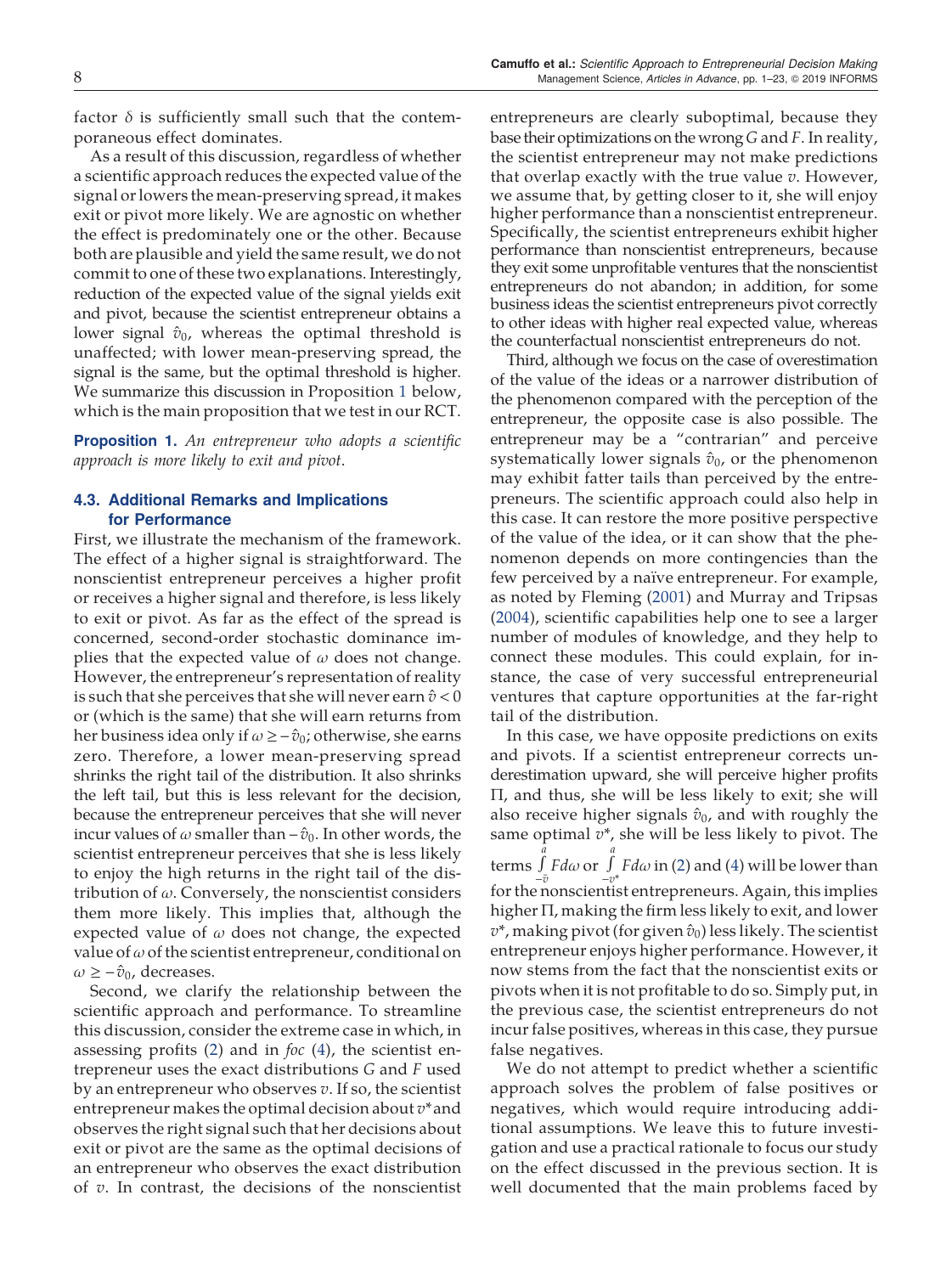many entrepreneurs are that they perceive higher returns than they eventually obtain (e.g., Astebro 2003, Galasso and Simcoe 2011), and many startups fail, suggesting that entrepreneurs overestimate opportunities. For example, Fairlie and Miranda (2017) show that 84.4% of U.S. startups fail within seven years (see also table 1A in Fairlie and Miranda 2016). This suggests that a scientific approach, enabling better predictions, will mostly help to uncover false positives by reducing overestimation or optimism or by making the perceived distribution of the phenomenon more precise. It will then encourage entrepreneurs to exit or pivot, because it reveals that the current idea that they are pursuing is probably less valuable than they think. $^{2}$ 

Finally, the scientific approach could produce an alternative mechanism, learning, which can be represented by a first-order stochastic dominant effect on the distribution of *G*. However, learning implies that the higher expected value of the signal  $\hat{v}_0$  mirrors an increase in  $\bar{v}$ —that is, that the entrepreneurs who adopt the scientific approach draw their ideas from a better distribution—than a mere increase in the expected value of the signal. Because a decrease in *G* raises Π, learning increases the last term in *foc* (4) and therefore, the optimal  $v^*$ . Thus, learning increases pivot, like our hypothesized effect, and the mechanism is that it makes future draws more attractive. However, a higher  $\Pi$  also reduces exit. Thus, if we observe that the scientific approach does not reduce exit, we cannot rule out our main hypothesized effect that the scientific approach reduces a positive bias on the signal or an unjustified amplification of the spread.

# 5. Research Design, Data, and Method 5.1. RCT Design

We partnered with two institutions that train startups and that have pioneered the use of approaches close to the scientific approach that we discuss in this paper: the Doers and the Lean Startup Machine. The Doers have developed a long-term module for startups to learn the method of validated learning and provided in-class lectures to our startups. We built on their teaching material to tailor it to our experiment: for the treatment group, we further stressed the scientific component of the validated learning process that the Doers normally teaches, but we kept the program as it was for the control group. In this way, we offered a meaningful learning experience to startups in both groups while ensuring that the only difference was related to the scientific method. The Lean Startup Machine operates worldwide, offering two-day workshops that teach entrepreneurs the process for validating business ideas. They provided us with a network of mentors who provided coaching sessions to ensure that the startups in our training followed what the Doers taught in class.

We promoted our own training program to nascent startups. We focused on these firms, because they are neither established startups with past experience that could affect the experiment nor people who are only remotely evaluating the possibility of becoming entrepreneurs and therefore, more likely to drop out for lack of commitment. We did not restrict to particular industries. We advertised the course through digital channels as a general course covering the important aspects of new venture creation—market sizing, business model creation and analysis, how to create a landing page, relevant startup data analytics and accounting, and so forth. This helped us attract many startups and avoid self-selection by those only interested in some aspects of the training. To encourage the participation of qualified and motivated startups, we advertised that the training would end with a private event where participant startups could meet with investors. The course was free to ensure participation of firms with limited financial resources. The call was launched on November 2015 and remained open until mid-January 2016. We received 202 applications.

Before beginning the training, we asked the startups to sign a document, approved by the Ethical Committee of Bocconi University, stating that Bocconi University was investigating the determinants of the success of startups and that we were providing management advice and training to firms and collecting performance data. In other words, they knew that they were participating in an activity in which we were offering a free service in exchange for monitoring their actions for educational and research purposes. We also told them that there were two groups of startups and that there were some differences in the content of the training program. However, they did not know whether they were part of the treatment group or the control group.

Startups received 10 sessions of training at Bocconi University in Milan, Italy. Five sessions were frontal lectures lasting four hours, and five were one-hour sessions per startup with mentors for both treated and control firms. As discussed in Section 2, the duration and content of the intervention were the same for both groups. However, treated startups were taught in each of the four steps of the process to frame, identify, and validate the problem; formulate falsifiable hypotheses; and test them in a rigorous fashion (using data and experiments), including defining valid and reliable metrics and establishing clear thresholds for concluding whether a hypothesis is corroborated or not. "Scientific" problem framing and identification, hypothesis formulation, and rigorous testing were integrated into both the content of the frontal lectures and the feedback that mentors provided to the treated firms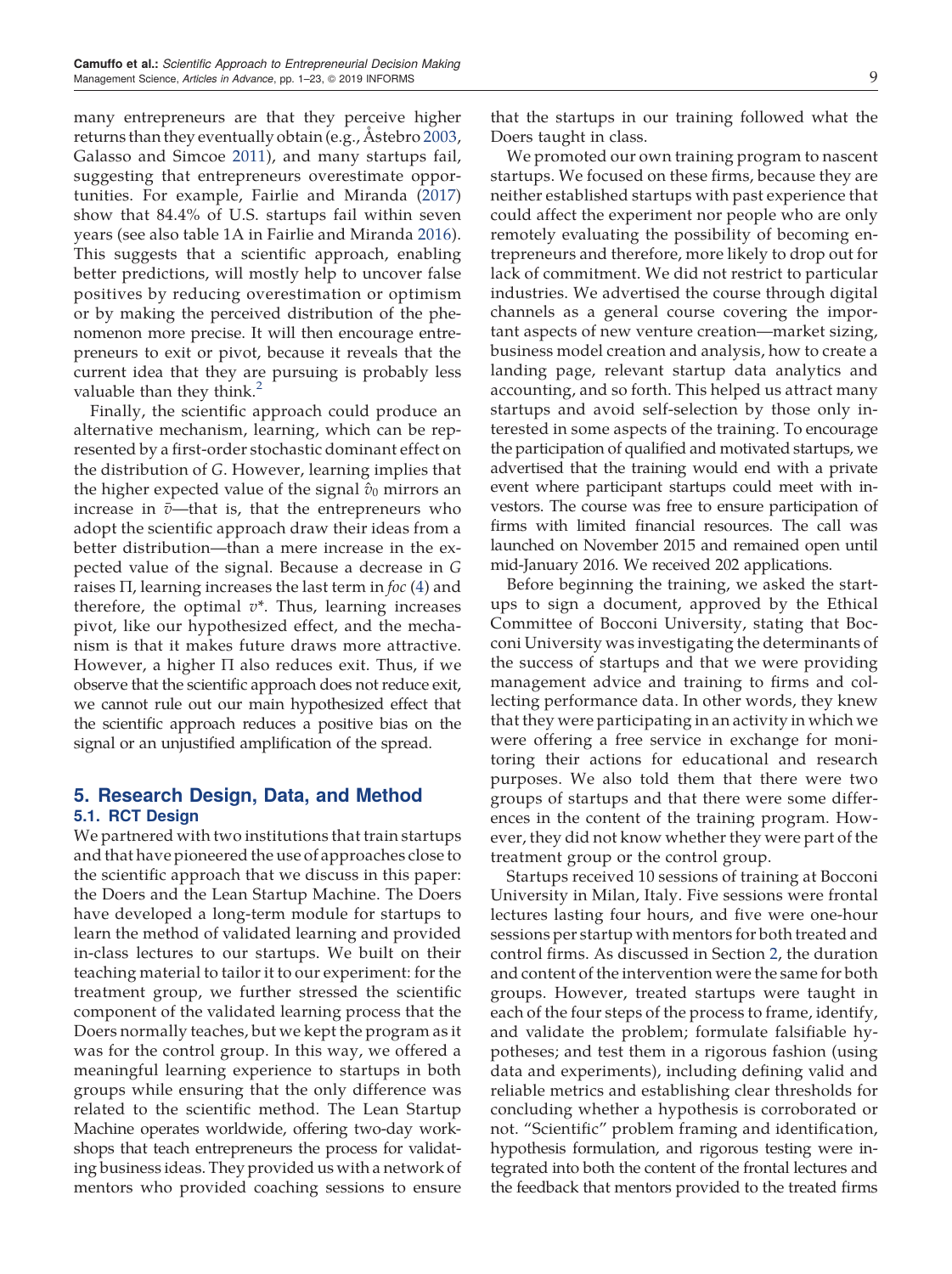during the one-to-one meetings—for example, mentors encouraged startups to think about the broader framework of their idea and the customers' problem that they were trying to solve, formulate falsifiable hypotheses, and test them rigorously. This encouragement was not offered to the control group, where startups received, during both the lectures and the one-to-one meetings, general instructions about the importance of keeping their business models or products flexible, seeking and eliciting customer feedback, and using this information to experiment with different solutions before choosing a final business model or product. This approach encouraged them to conduct these activities based on their own intuitions, heuristics, and approaches.

We offered the same number of hours of training to both groups to ensure that there was no other effect in the treatment than a scientific approach to entrepreneurial decision making. To maintain the same hours of training for treated and control startups despite the difference in content, we implemented the following design choices. The treatment group was taught market validation for 70% of the time and the scientific approach for 30% of the time during each lesson. The control group instead was taught market validation 100% of the time during each lesson. We told our mentors and instructors to stick to these percentages in both the frontal classes and the one-toone interactions. We did not provide additional content to the control group; therefore, whereas the treatment group was taught about the scientific method, the control group reviewed the class material about market validation and had the opportunity to ask questions of the instructors. Despite this difference, we did not provide a significantly better learning opportunity to the control group. The most natural reason is that there are diminishing returns to learning. Training entrepreneurs an additional 30% of time on market validation is likely to produce a small amount of learning on top of the bulk of the class (70%) on the same topic. Conversely, the 30% on the scientific approach has a notable effect, because it is the only 30% taught on the topic. Moreover, the conceptual tools, the course materials, the exercises and simulations, and the homework as well as the instructors were the same (except for the differences described above) and might be considered "state-of-the art" in entrepreneurship education in the sense that they include a set of conceptual tools (such as business model canvas, customer interviews, and minimum viable products) widely used worldwide to teach entrepreneurs how to develop an idea. This experimental design aims at a good balance between the need to build an effective and sufficiently strong treatment and the need to create a good counterfactual. Indeed, getting the marginal 30% of hours of training deepening the common content for control startups did not represent a significant addition to their learning. At the same time, dedicating 30% of the training program to the scientific approach represented a significant treatment for the experimental group.

The training program consisted of 10 sessions: 5 lectures lasting 3.5 hours each for both treatment and control groups and 5 individual coaching sessions lasting 1 hour each in which mentors provided advice and coaching to each startup. The program was offered on Saturdays, alternating the five frontal lectures with the individual coaching sessions every other Saturday. The same instructor taught the five frontal lectures. Each startup was randomly assigned to a mentor who provided advice and mentorship during the five one-hour individual coaching sessions. Overall, 21 mentors were involved. Each mentor supported three startups from the treatment group and three from the control group. Both the instructor (frontal lectures) and the mentors had significant mentorship experience. The authors designed and conducted "training the trainers" activities about the scientific approach and standardized the teaching materials within and across the experimental groups and the coaching process across mentors.

Our research team coordinated the activities and ensured that the learning modules and mentoring activities conducted by the instructor and mentors were balanced between treated and control startups. To avoid contamination between the two groups, the research team ensured that the 10 sessions were held at different times of the same day (morning and afternoon) and kept all communication to the two groups of startups distinct and segregated. This required creating two separate groups on Facebook publicized to no one but the teams in the relevant group. We systematically monitored startups' learning and performance by collecting data via telephone interviews from March to November. We conducted telephone interviews, because we could assess the actual use of a scientific approach only by knowing the activities in which the startups were engaged when they were in their locations, away from the training sessions. We provide additional details about data gathering in Section 6.

#### 5.2. Sample and Randomization

Before beginning the training program, we asked all applicant startups to send us a pitch for their business idea and the vitae of their founders. Using this information, we categorized them across development stages, industries, and regions of origin. We defined their stage of development as "idea" when the startups only had a business project in mind, "development" when they had begun to work on their product/ service, "prerevenue" when the product/service was out in the market but the firm had yet to earn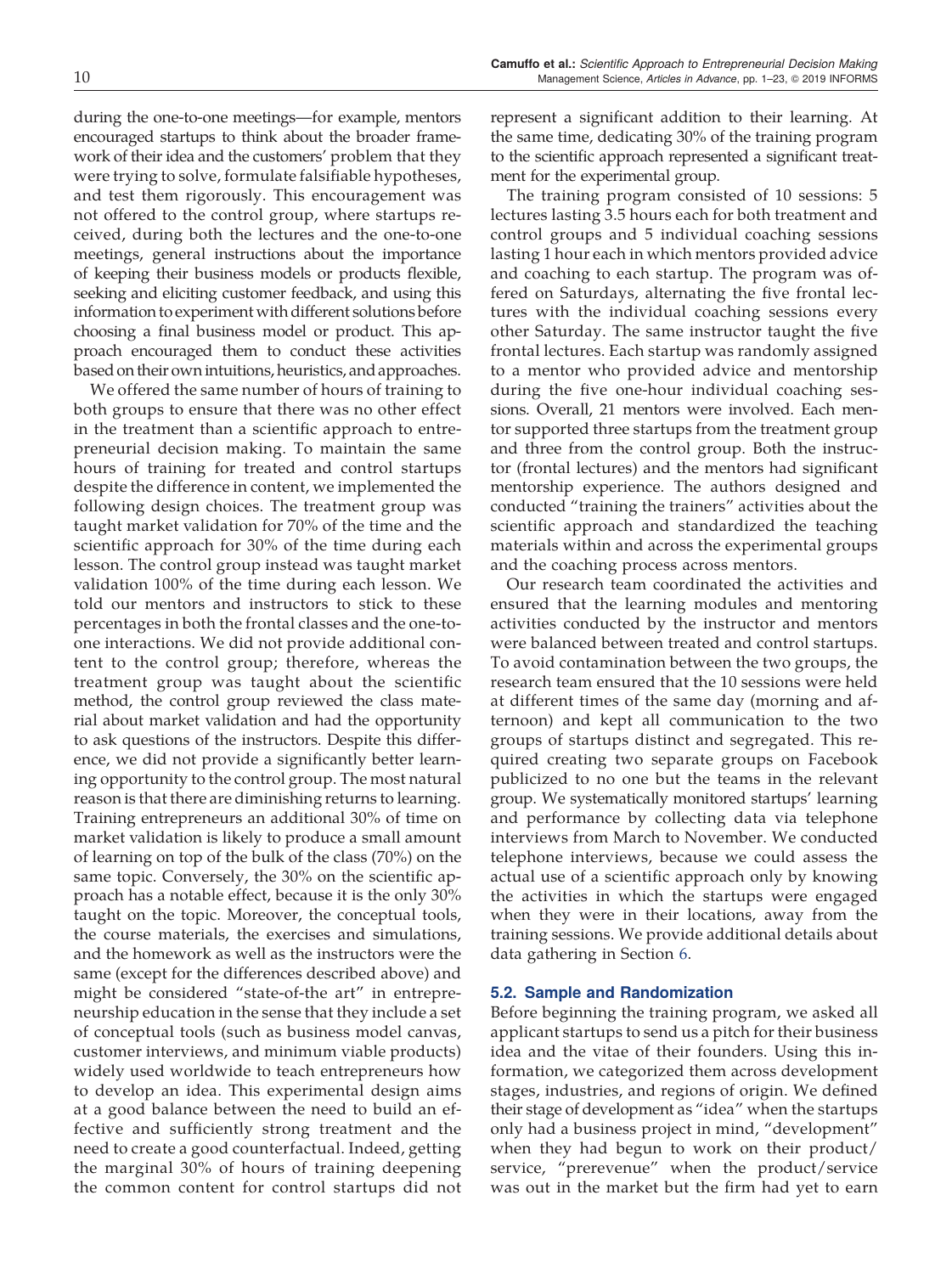revenue, and "startup" when it had earned revenue. As mentioned, we focused on early ventures—that is, initiatives at the idea and development stages because a scientific approach to entrepreneurial decision making is more difficult and costlier to adopt when firms have incurred sunk costs. Also, startups at more advanced stages are more likely to be selfselected, because they have survived the earlier phases. Of the 202 applicants for the program, 164 startups were in the idea (105) and development (59) groups, and 38 were in the prerevenue (16) and startup (22) phases. Given our resource constraints (instructors, mentors, research team, and funds), we capped enrollment in the training program at 116 startups randomly selected from the 164 startups in the first stages. To classify firms across industries, we used the classification suggested by CB Insights, a startup-dedicated database that reports European and American angel and venture capital investments in startups.<sup>3</sup> From the vitae of each startup team, we inferred its region/location.

We opted for pure randomization with balance tests, because it is, in our case, a better strategy than stratified randomization. Several relevant variables could be used as strata, such as whether startups offer products and/or services that are business to consumer rather than business to business or whether they joined the training after beginning work on their project or with just an idea in mind. Choosing the appropriate strata among these variables to implement stratified randomization and allocate the 116 selected startups to the treatment and control groups was not obvious from a theoretical standpoint, and it was practically unmanageable.

To check the soundness of our sampling and randomization choices, we proceeded as follows. First, to ensure that the 116 selected startups did not differ significantly on any meaningful attribute from those not included in the training program, we followed Gelber et al. (2016) and ran reduced form ordinary least squares (OLS) regressions of startup characteristics before entering the program on a dummy for selection into the training.<sup>4</sup> Second, we ran similar OLS regressions of startup characteristics on a dummy for the allocation to the treatment or control group.We define all of the variables used in the balance tests in Appendix C.

Most firms in our final sample of 116 are internetbased companies (55) followed by furniture (29) and retail (10). The others are spread across diverse sectors, such as leisure, food, healthcare, and machinery. This is a fair representation of the distribution of Italian startups, because it reflects a mix of internetbased origins and Italian industries. Most of our firms come from Lombardy, the region of Milan (61); the others come largely from the Italian north (34), and the rest come from the center and the south. Although Lombardy is overrepresented, largely because of geographic proximity to where the experiment was conducted, the distribution between north and south mirrors the distribution of industrial activities in Italy. Moreover, this breakdown by industry and region mimics the breakdown in the original 164 firms as well as in the original 202 applicants.

Table 1 reports some randomization checks. We show the average effects of available variables for the 164 firms with respect to selection into the training program. We checked for idea stage versus development, the three main sectors of our sample of firms (internet, furniture, and retail), the main region of origin (Lombardy), and the size of the founding team. Consistent with the validity of the randomization, none of these variables are significantly related to selection into the program. The 116 startups selected were then randomly assigned to the treatment  $(n = 59)$ and control  $(n = 57)$  groups. We conducted balance tests using as dependent variables the same covariates from the previous check and as the independent variable the dummy for selection into the treatment group  $(1 =$  treatment group,  $0 =$  control group). Once again, estimated *p*-values show no statistically significant difference between the groups. For the 116 selected firms, we gathered additional information on experience, education, and work. As shown by the last column of Table 1, none of these variables are significantly associated with selection into the treatment group, increasing our confidence in the robustness of the RCT design.

To summarize, the startups selected into the training program are mostly digital, early-stage companies with two or three team members. They have on average 2.5 years of experience in the industry in which they launched their startup, slightly less managerial experience, and much less experience working with and inside startups (on average less than 1 year). On average, their team members have completed college education, and more than one-half were employed at the beginning of the program. Overall, the sample is composed of teams with low levels of industry, managerial, and entrepreneurial experience. From our conversations with the mentors and other practitioners, it seems that the sample characteristics well represent the broader Italian entrepreneurial community.

## 6. Data

We collected the data during the training program, which lasted from March to June, and after it ended, from June to April. The program entailed in-class lectures on Saturday followed by mentoring sessions the next Saturday. The data sources are phone interviews conducted by five purposely trained research assistants. Overall, we collected 16 observations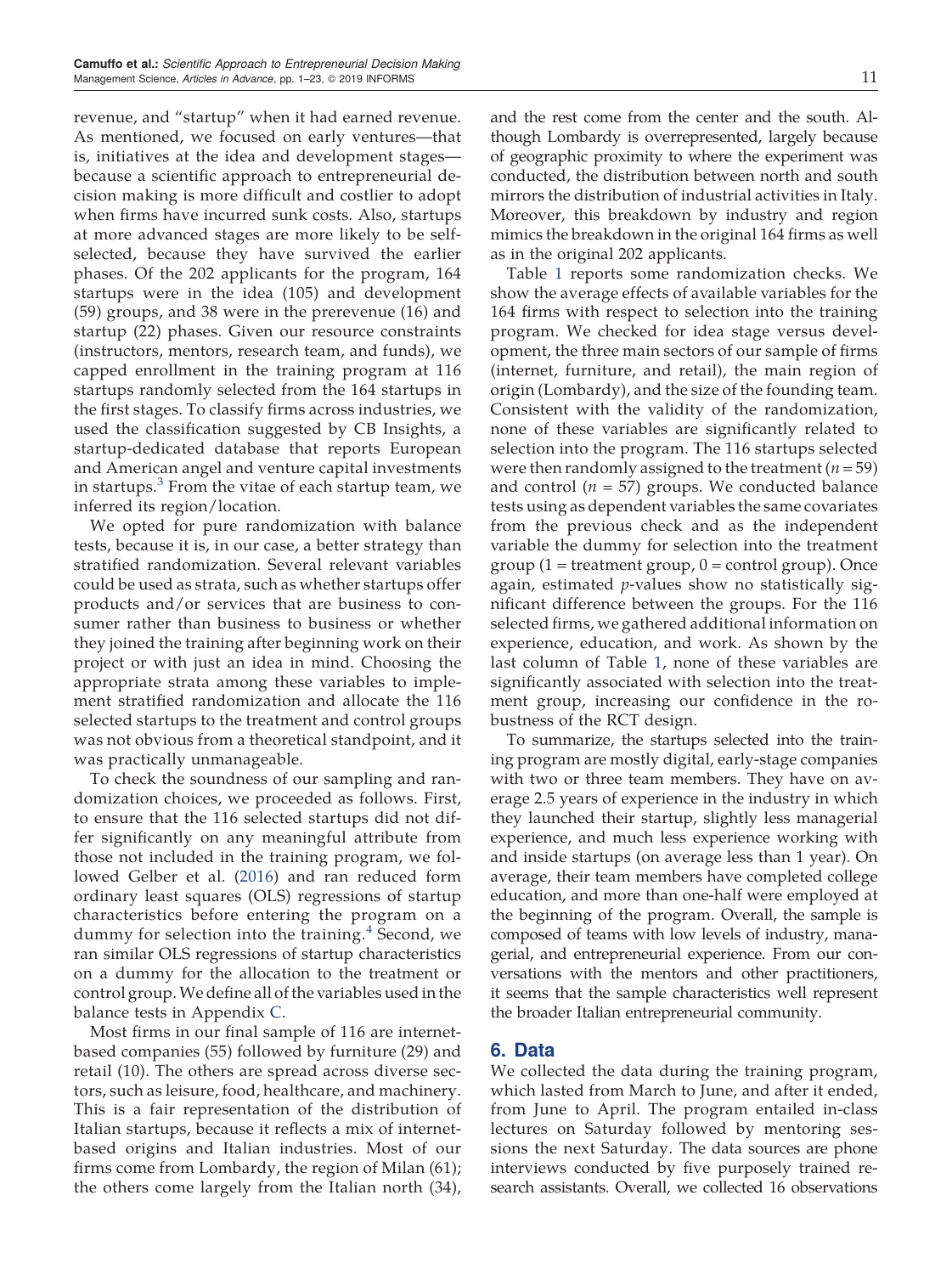| Variables                        | Applicant startups' characteristics with respect to<br>selection in training program | Selected startups' characteristics with respect to<br>assignment to control or treatment group |
|----------------------------------|--------------------------------------------------------------------------------------|------------------------------------------------------------------------------------------------|
| Idea stage                       | 0.021(0.795)                                                                         | $-0.220(0.807)$                                                                                |
| Internet sector                  | $-0.064(0.460)$                                                                      | $-0.068(0.467)$                                                                                |
| Furniture sector                 | 0.091(0.206)                                                                         | 0.009(0.920)                                                                                   |
| Retail sector                    | 0.003(0.980)                                                                         | 0.031(0.549)                                                                                   |
| Lombardy                         | $-0.064(0.460)$                                                                      | $-0.081(0.366)$                                                                                |
| Team size                        | 0.193(0.470)                                                                         | 0.128(0.606)                                                                                   |
| Number of observations           | 164                                                                                  | 116                                                                                            |
| Industry experience              |                                                                                      | $-0.010(0.991)$                                                                                |
| Management experience            |                                                                                      | 0.810(0.190)                                                                                   |
| Experience working with startups |                                                                                      | $-0.001(0.980)$                                                                                |
| Experience working in startups   |                                                                                      | 0.590(0.110)                                                                                   |
| Currently employed               |                                                                                      | $-0.043(0.570)$                                                                                |
| Currently studying               |                                                                                      | $-0.085(0.249)$                                                                                |
| Level of education               |                                                                                      | 0.216(0.190)                                                                                   |
| Number of observations           |                                                                                      | 116                                                                                            |

#### Table 1. Randomization Checks

*Notes.* OLS regressions use variables as the dependent variable and dummies for selected/nonselected or treatment/control as regressors; coefficients are differences between means (*p*-values are in parentheses).

per firm over time for the firms that never dropped out and for the other firms, up to the period in which they dropped out. During the four-month training period, we collected data biweekly after each mentoring session (phoneinterviews took place within three days). After the training period, we collected data monthly, but the last observation (16th data point) was collected two months after the 15th observation. The different frequencies are not an issue in our panel and cross-section regressions, because we use time dummies. Moreover, the coarser frequencies after the training enabled us to collect information over a longer period without bothering the firms with too many data requests. In our survival regressions, we set time in a chronological fashion and counted each period as the cumulation of biweekly periods. Thus, we counted time as 1–8 for the first eight fortnights, then 9–21 for the next seven periods (where 9–21 are the midpoints between the monthly collections), and 24 for the last period, which is the midpoint for the two months between fortnights 22 (next to the last data collection) and 26 (last data collection). We used midpoints as our best guess of the exact time of activation, acquisition, or revenue that was recorded at one data collection point but not in the previous one. However, our results are robust to different timing of the event between the two collections.

Research assistants attended the entire training program themselves and underwent specific training on the research protocol, how to conduct phone interviews to get the required data and when necessary, how to code interview content using thematic analysis. Through the phone interviews, we gathered a variety of data from startup performance data to specific actions and behaviors during the observation period to evaluate the extent to which the teams adopted a scientific approach to decision making. Each research assistant interviewed the same set of startups over time to ensure that she became acquainted with their business model and could spot significant events in each startup's life. Periodically, the research assistants and in some cases, the mentors and authors independently conducted thematic analysis of a small subset of the same phone interviews, coded them, and checked the extent to which coding was aligned. This allowed us to build and maintain over time high levels of interrater reliability. Phone interviews lasted about 45 minutes and were open-ended conversations with the entrepreneurs. As part of the phone interview protocol, we asked entrepreneurs to report what they had done for the past two weeks. These narratives gave us grounds for evaluating the level of adoption of a scientific approach to decision making, because research assistants used as a coding scheme the themes described in the theory and Inkdome case study sections. These themes are reported and summarized in Appendix B. Because the startups did not know that they were being scored, scoring reflected the interviewer's evaluation of the firm's practices rather than the entrepreneur's perceptions or the interviewer's impressions (Bloom and Van Reenen 2007). In the second part of the phone interviews, we asked startups to report their performance, particularly their revenue.

We run both cross-sectional regressions with our 116 observations and panel regressions using 116  $\times$ 16 = 1,856 observations, except for the exit regression, where we only use observations up to the date on which the firm exits. In this case, we have 1,606 observations. We use observations for firms even after they exit to ensure that our results are not altered by systematic differences of firms that did not exit.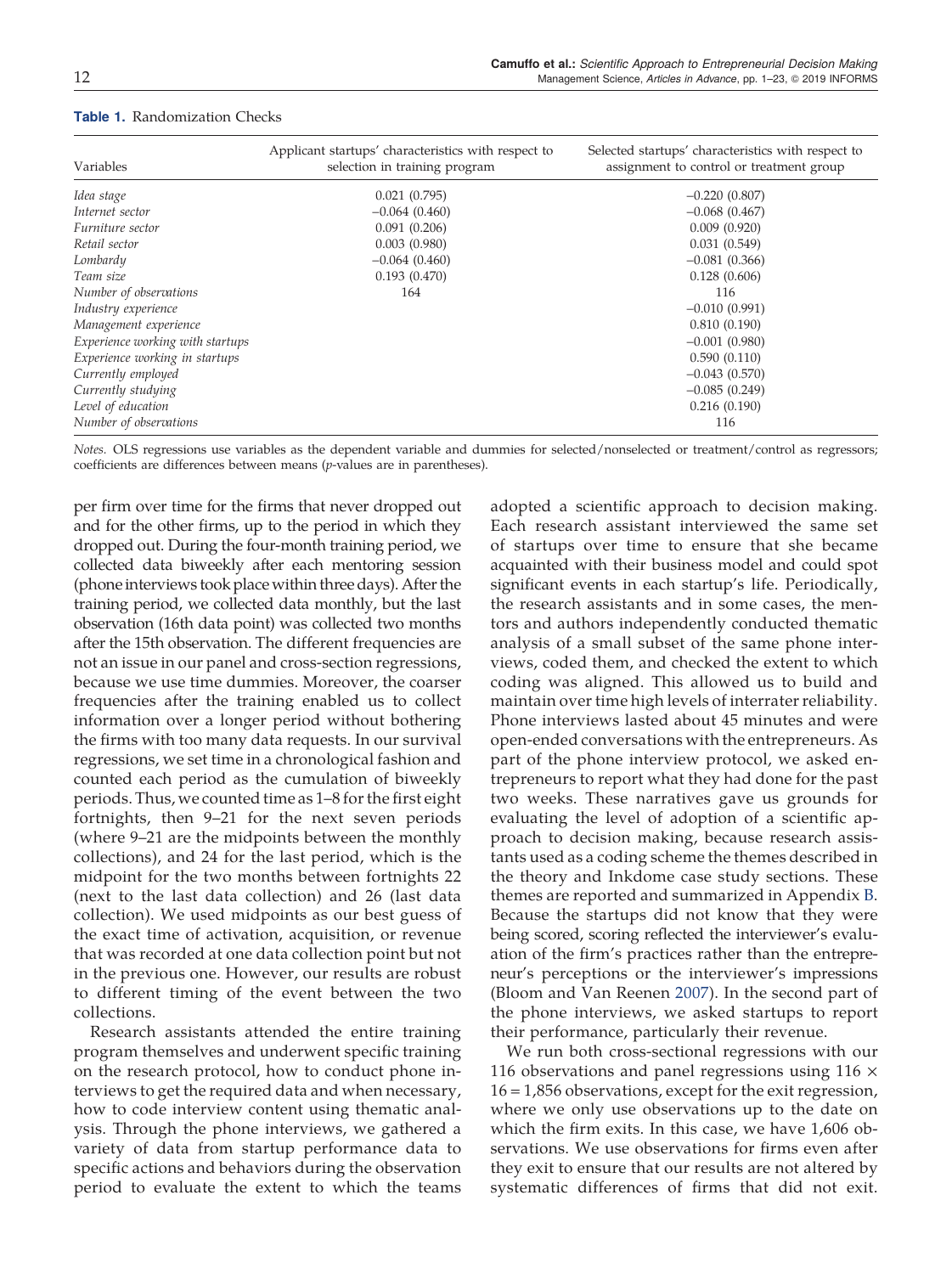However, the results are robust to the case in which we exclude these firms from our panel regressions after they exit.

During our timeframe, 44 firms exit (24 in the treatment group and 20 in the control group), and 30 firms pivot at least once to a main new idea (19 in the treatment group and 11 in the control group); we have 41 pivots in total. Interestingly, seven firms pivot more than once in the treatment group (five pivot twice, one pivots three times, and one pivots four times), whereas only one firm pivots twice in the control group. Also, 17 firms earn positive revenue (9 in the treatment group and 8 in the control group), and overall, 75 firms in our sample take one or more of these three actions (exit, pivot, or revenue). If we include firms that received at least one email from potential customers interested in the firm's product (acquisition) or asking to try the product (activation), 98 of our 116 firms took one of these five actions. This is in line with expectations and suggests that the startups in our sample were not just formed and left inactive. As noted, most firms in our sample were formed just before March 2016, when we began the training program. Because our last data collection was in April 2017, we are not surprised to see the rate of activities just described over a period slightly longer than one year.

The analysis uses the following variables. Table 2 reports their descriptive statistics, and Table 3 shows their correlations.

### 6.1. Exit

In the panel regressions, this is a binary variable that takes the value zero until the firm exits (abandons the program and ceases the startup), one in the time period in which the firm drops out, and a missing value thereafter. In the cross-section regressions, this is a dummy equal to one if the firm exits at any point and zero otherwise. To avoid attrition biases, we checked that the entrepreneurs who informed us of their decision to discontinue their initiative truly abandoned their activity. All firms that exit from our sample had not yet made heavy investments in their company. In terms of our framework in Section 3, they are firms that abandon their idea before they commit to developing it and discover later on that it does not work. In other words, they are genuine exits in the terminology of our framework and not failures.

## 6.2. Pivot

In the panel regressions, this is a binary variable that takes the value one in the exact time period in which the firm made a major change to its business model and zero whenever the firm does not pivot. Firms that made more than one such major change will take the

value one at any time in which a major change occurs. In the cross-section, this variable is equal to the total number of major changes of the firms during our timeframe. We defined a change as major by analyzing whether the entrepreneur moved from the original idea to another idea that changed the core value proposition of the product or service offered or its target customers.<sup>5</sup> For example, a major change was Inkdome's decision to pivot from a search engine platform to one where users contact tattoo experts.

## 6.3. Revenue

In the panel regressions, this is the firm's revenue flow in euros between any 2 of our 16 time periods. The 17 firms with positive revenue in our sample correspond to 107 of our 1,865 observations: 85 observations of the 9 firms in the treatment group versus 22 observations of the 8 firms in the control group. In the cross-section, we use the cumulative revenue over the 16 time periods of our sample. To control for outliers, along with absolute value we show results using revenue winsorized at 99% and the revenue's hyperbolic sine transformation. The results using log(1 + *Revenue*) are practically identical to those obtained using the hyperbolic sine transformation. Finally, the average and median revenue for the 85 nonzero observations in the treatment group are about 7,800 and 1,300 euros, respectively; for the 22 nonzero observations in the control group, they are about 900 and 500 euros, respectively.

## 6.4. Time\_to\_Exit, Time\_to\_Acquisition, Time\_to\_Activation, and Time\_to\_Revenue.

In the survival regressions, these variables measure the weeks in which the startups exit, acquire, activate their first client, or begin earning revenue. To account for censored observations, the survival regressions also rely on the failure dummies equal to one for firms that experience exit, acquisition, activation, or revenue and zero for the firms that do not experience the event. As noted earlier, we use time chronologically, and thus, the weeks correspond to the actual time in which the event has occurred. Acquisition and activation are standard performance measures that account for early signals of performance (Blank and Dorf 2012, Jackson et al. 2015, Ripsas et al. 2015).

### 6.5. Intervention

In the panel regressions, this is a binary variable equal to one for all of the observations of the treated firms and zero for all of the other observations. In the crosssection, it is equal to one for the treated firms. In robustness checks, we use *Cumulative\_intervention* and *Postintervention*. Bloom et al. (2013) also use these variables as alternative specifications to the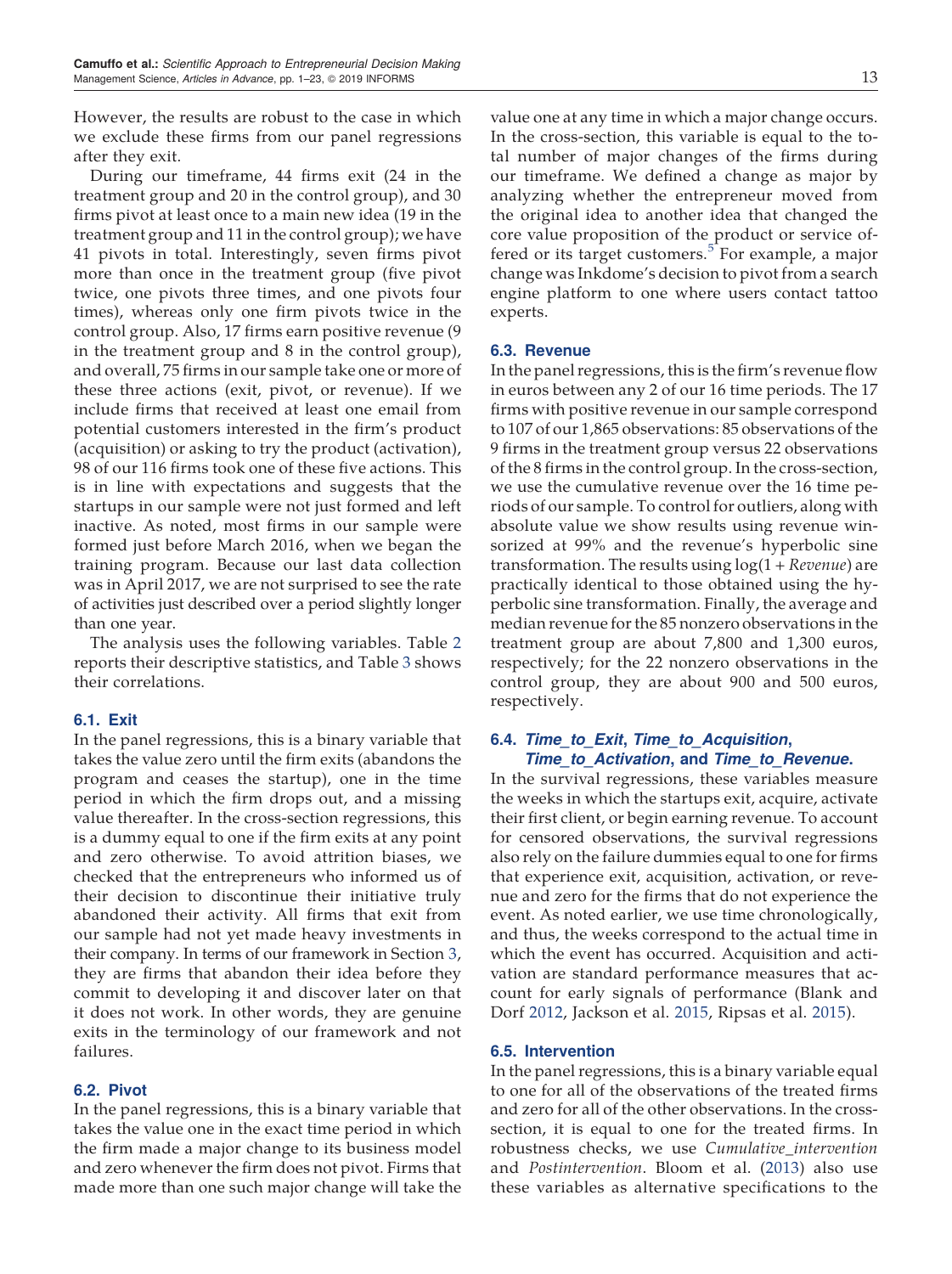#### Table 2. Descriptive Statistics

| Variables                                                     | N     | Mean     | <b>SD</b> | Min              | Max            |
|---------------------------------------------------------------|-------|----------|-----------|------------------|----------------|
| Panel                                                         |       |          |           |                  |                |
| $Exit^a$                                                      | 1,606 | 0.027    | 0.163     | $\boldsymbol{0}$ | $\mathbf{1}$   |
| Pivotb                                                        | 1,856 | 0.022    | 0.147     | $\mathbf{0}$     | $\mathbf{1}$   |
| Revenue (euros) <sup>c</sup>                                  | 1,856 | 344.8    | 4,503.5   | $\mathbf{0}$     | 103,474.5      |
| Revenue (winsorized 99%) <sup>c</sup>                         | 1,856 | 98.51    | 603.6     | 0                | 5,000          |
| Revenue (hyperbolic sine transformation) $c$                  | 1,856 | 0.388    | 1.737     | $\mathbf{0}$     | 12.24          |
| Intervention                                                  | 1,856 | 0.509    | 0.500     | 0                | $\mathbf{1}$   |
| Cumulative_intervention                                       | 1,856 | 3.179    | 3.558     | $\mathbf{0}$     | 8              |
| Postintervention                                              | 1,856 | 0.254    | 0.436     | $\Omega$         | 1              |
| Cross-section                                                 |       |          |           |                  |                |
| Exit                                                          | 116   | 0.379    | 0.487     | $\mathbf{0}$     | $\mathbf{1}$   |
| $Pivot^b$                                                     | 116   | 0.353    | 0.701     | $\boldsymbol{0}$ | $\overline{4}$ |
| Revenue (euros) <sup>c</sup>                                  | 116   | 5,517.3  | 41,812.1  | $\mathbf{0}$     | 437,474.5      |
| Revenue (winsorized 99%) <sup>c</sup>                         | 116   | 1,530.4  | 7,349.1   | $\overline{0}$   | 44,200         |
| Revenue (hyperbolic sine transformation) $c$                  | 116   | 1.284    | 3.217     | $\overline{0}$   | 13.68          |
| <i>Intervention</i>                                           | 116   | 0.509    | 0.502     | $\overline{0}$   | $\mathbf{1}$   |
| Time_to_exit <sup>d</sup>                                     | 44    | 13.02    | 6.947     | 3                | 24             |
| Time_to_acquisition <sup>d</sup>                              | 67    | 7.254    | 6.029     | $\mathbf{1}$     | 24             |
| Time_to_activation <sup>d</sup>                               | 53    | 8.660    | 6.699     | $\mathbf{1}$     | 24             |
| Time_to_revenue <sup>d</sup>                                  | 17    | 13.71    | 9.265     | $\mathbf{1}$     | 24             |
| Cross-section (intervention $= 1$ )                           |       |          |           |                  |                |
| Exit                                                          | 59    | 0.407    | 0.495     | 0                | 1              |
| $Pivot^b$                                                     | 59    | 0.492    | 0.858     | $\boldsymbol{0}$ | $\overline{4}$ |
| Revenue (euros) <sup>c</sup>                                  | 59    | 10,630.2 | 58,410.7  | $\boldsymbol{0}$ | 437,474.5      |
| Revenue (winsorized 99%) <sup>c</sup>                         | 59    | 2,791.7  | 10,167.0  | 0                | 44,200         |
| Revenue (hyperbolic sine transformation) <sup>c</sup>         | 59    | 1.467    | 3.624     | $\overline{0}$   | 13.68          |
| Time_to_exit <sup>d</sup>                                     | 24    | 12.58    | 6.700     | 3                | 24             |
| Time_to_acquisition <sup>d</sup>                              | 33    | 6.667    | 6.158     | $\mathbf{1}$     | 24             |
| Time_to_activation <sup>d</sup>                               | 26    | 7.500    | 7.106     | $\mathbf{1}$     | 24             |
| Time_to_revenue <sup>d</sup>                                  | 9     | 8.222    | 9.176     | $\mathbf{1}$     | 24             |
| Cross-section (intervention $= 0$ )                           |       |          |           |                  |                |
| Exit                                                          | 57    | 0.351    | 0.481     | 0                | 1              |
| $Pivot^b$                                                     | 57    | 0.211    | 0.453     | $\overline{0}$   | $\overline{2}$ |
| Revenue (euros) <sup>c</sup>                                  | 57    | 224.9    | 665.4     | $\boldsymbol{0}$ | 3,000          |
| Revenue (winsorized 99%) <sup>c</sup>                         | 57    | 224.9    | 665.4     | 0                | 3,000          |
| Revenue (hyperbolic sine transformation) $c$                  | 57    | 1.094    | 2.752     | $\overline{0}$   | 8.700          |
|                                                               | 20    | 13.55    | 7.480     | 5                | 24             |
| Time_to_exit <sup>d</sup><br>Time_to_acquisition <sup>d</sup> | 34    | 7.824    | 5.94      | $\mathbf{1}$     | 21             |
| Time_to_activation <sup>d</sup>                               | 27    | 9.778    | 6.21      | $\overline{2}$   | 24             |
|                                                               | 8     |          |           | 13               | 24             |
| Time_to_revenue <sup>d</sup>                                  |       | 19.88    | 4.224     |                  |                |

*Note*. SD, standard deviation.

<sup>a</sup>Missing after exit.

<sup>b</sup>In the panel, pivot is a binary variable = 1 only at the time of pivot; in the cross-section, it is the number of pivots.

c In the panel, revenue is flow between periods; in the cross-section, it is cumulated revenue in the last period.

dOnly firms that experience exit, acquisition, activation, or revenue; time is 1-8, 9-21 (only odd numbers), or 24 (see text for explanation).

intervention dummy. *Cumulative\_intervention* takes values from one to eight for the treated startups during the first eight periods in which the firms underwent their training. It is equal to eight for these firms for the other eight observations after the training, and it is equal to zero for the control startups during the entire period. *Postintervention* is a binary variable equal to one for the treated startups after the training (i.e., periods 9–16) and zero for all of the observations of the control group. *Cumulative\_intervention* takes into account the capabilities accrued during the training period

(cumulative learning), and we use it together with *Postintervention* to account for different effects in the posttraining periods.

Finally, we carefully selected entrepreneurs with limited entrepreneurial experience and an initial business idea that had not begun any activity. We can fairly say that all of these firms were at a baseline level. Therefore, our analysis is de facto a difference in difference in which any variable regarding these firms before the intervention is at a baseline level of zero, making the difference across firms before the intervention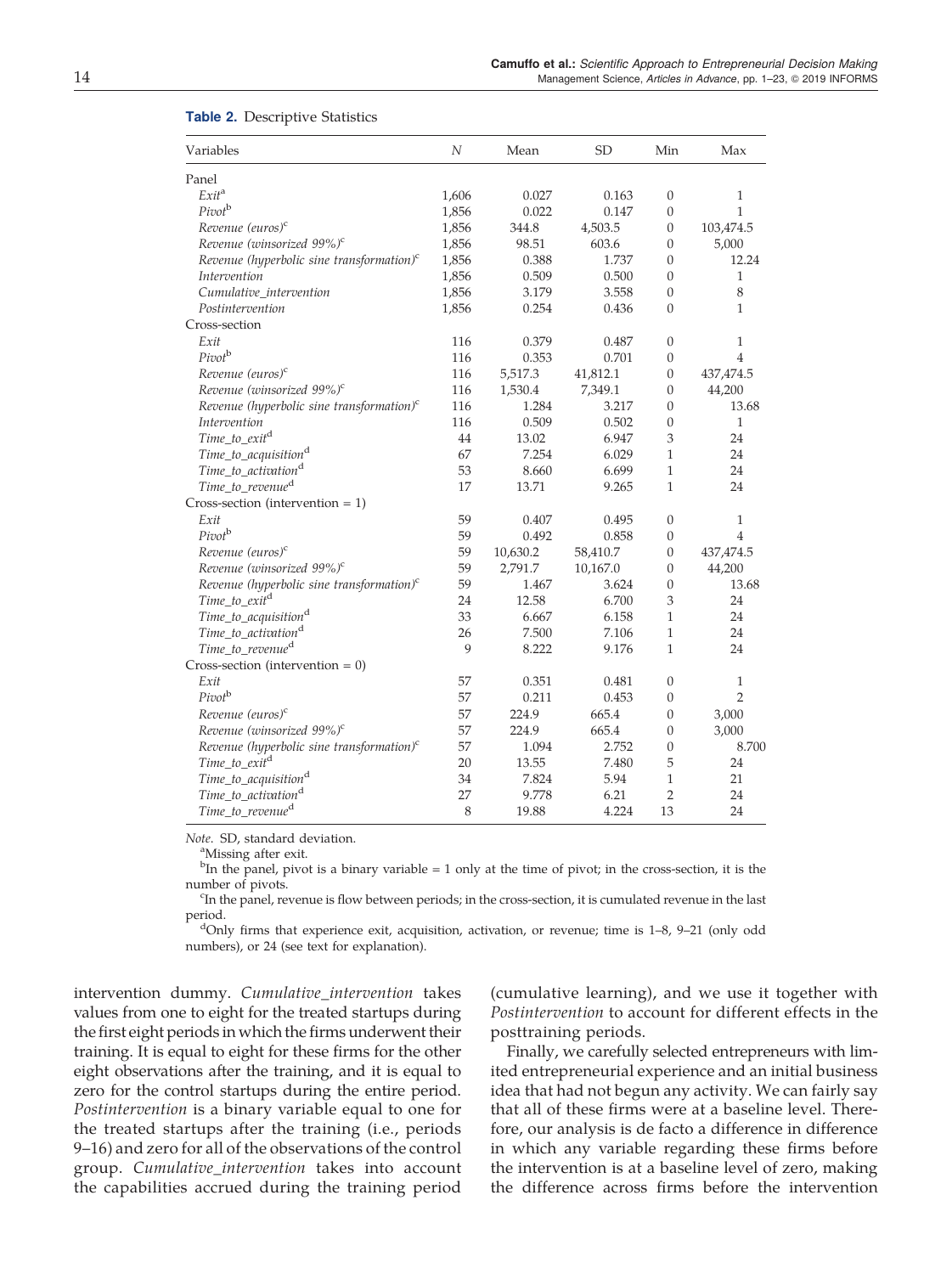#### Table 3. Correlations

|                                              | (1)         | (2)       | (3)         | (4)          | (5)          | (6)        | (7)          | (8)          | (9)        | (10) |
|----------------------------------------------|-------------|-----------|-------------|--------------|--------------|------------|--------------|--------------|------------|------|
| $(1)$ Exit <sup>a</sup>                      |             |           |             |              |              |            |              |              |            |      |
| $(2)$ Pivot                                  | $-0.003$    |           |             |              |              |            |              |              |            |      |
| (3) Revenue                                  | $-0.014$    | $-0.008$  | 1           |              |              |            |              |              |            |      |
| (4) Revenue (winsorized 99%)                 | $-0.028$    | 0.001     | $0.578***$  |              |              |            |              |              |            |      |
| (5) Revenue (hyperbolic sine transformation) | $-0.027$    | 0.015     | $0.472***$  | $0.842***$   | $\mathbf{1}$ |            |              |              |            |      |
| (6) Intervention                             | 0.016       | $0.060*$  | $0.072**$   | $0.138***$   | $0.160***$   |            |              |              |            |      |
| (7) Cumulative_intervention                  | 0.043       | 0.036     | $0.092***$  | $0.149***$   | $0.172***$   | $0.878***$ |              |              |            |      |
| (8) Postintervention                         | $0.049*$    | $-0.029$  | $0.105***$  | $0.117***$   | $0.117***$   | $0.574***$ | $0.791***$ 1 |              |            |      |
| $(1)$ Exit                                   |             |           |             |              |              |            |              |              |            |      |
| $(2)$ Pivot                                  | $-0.014$    | 1         |             |              |              |            |              |              |            |      |
| (3) Revenue                                  | $-0.102$    | $-0.064$  | 1           |              |              |            |              |              |            |      |
| (4) Revenue (winsorized 99%)                 | $-0.154$    | $-0.086$  | $0.734***$  | $\mathbf{1}$ |              |            |              |              |            |      |
| (5) Revenue (hyperbolic sine transformation) | $-0.222*$   | 0.047     | $0.484***$  | $0.687***$   | $\mathbf{1}$ |            |              |              |            |      |
| (6) Intervention                             | 0.058       | $0.201*$  | 0.125       | 0.175        | 0.058        |            |              |              |            |      |
| (7) $Time_to\_exit^b$                        | $-0.783***$ | 0.076     | 0.080       | 0.120        | 0.173        | $-0.072$   |              |              |            |      |
| (8) $Time_to_aequistionb$                    | $0.195*$    | $-0.185*$ | $-0.155$    | $-0.261**$   | $-0.413***$  | $-0.002$   | $-0.277***$  |              |            |      |
| (9) $Time_to_activation^b$                   | $0.197*$    | $-0.150$  | $-0.202*$   | $-0.327***$  | $-0.489***$  | $-0.030$   | $-0.237*$    | $0.809***$ 1 |            |      |
| $(10)$ Time_to_revenue <sup>b</sup>          | 0.090       | $-0.020$  | $-0.495***$ | $-0.760***$  | $-0.819***$  | $-0.182$   | $-0.072$     | $0.366***$   | $0.447***$ |      |

*Note.* All panel and cross-section variables are defined as in Table 2.

<sup>a</sup>Correlations with exit based on 1,606 observations.

<sup>b</sup>Set to 24 for firms that do not experience the event.

 $**p* < 0.1; ***p* < 0.05; ****p* < 0.01.$ 

equal to zero. In addition, in the panel regressions, *Cumulative\_intervention* and *Postintervention* enable us to use firm fixed effects, and thus, we can check the robustness of our results using a within-firm estimator.

## 7. Empirical Results

The empirical results of our analysis are in line with the predictions of our framework. We find that the intervention does not reduce the probability that startups exit; if anything, it increases it. This is consistent with our prediction that, because a priori, most entrepreneurial ideas are unprofitable, a scientific approach makes entrepreneurs more cautious about the profitability of their ideas, which raises the odds that a startup exits. We find clear evidence that the intervention increases pivots. Our framework suggests that the scientific approach reduces the expected value of the signal  $\hat{v}_0$  or increases the threshold  $v^*$ , which raises the odds that a startup pivots to a new business idea.

The intervention increases revenue. Our framework predicts that, if a scientist entrepreneur develops an idea, it has a higher expected value because of the more stringent conditions for developing an idea (higher threshold or the perception of a lower expected value). We also take into account that it takes time before startups attain monetary performance. In fact, only 17 startups in our sample earn positive revenues in our one-year timeframe. This suggests that the effect of the intervention on revenue is produced by the firms that discovered fairly early a value higher than the threshold. Conversely, the startups that discover that they have an idea with value that is below the threshold and

particularly, the startups in the treated group pivot. This means that many firms that pivot and then discover in the future that they are working on a valuable idea do not earn revenue in the timeframe of our sample. Because the acquisition or activation of customers represents early signals of future monetary returns, the firms that during our timeframe acquire or activate customers without earning revenue are likely to be those that obtain an initial value *v* smaller than the threshold *v*\* and pivot successfully to a new idea. Although we only have 17 firms earning revenue, there are 67 and 53 startups that acquire or activate customers, respectively.

We find that, after pivoting, the treated firms in our sample are more likely to acquire or activate customers. This is in line with our framework. Using the notation in Section 4, *G*\* is the probability of pivoting, and therefore,  $(G^*)^n(1-G^*)$  is the probability of finding a successful new idea after *n* pivots. This expression increases with *G*\* for reasonably low levels of *G*\*. Our framework predicts that scientist entrepreneurs exhibit a higher *G*\*, because they are more conservative about the signal and because they set a higher *v*\*. Thus, in line with our empirical results, a treated entrepreneur is more likely to find a valuable idea after she pivots. We also find that treated startups are more likely to earn revenue earlier, and in our empirical results, this is unrelated to pivoting. This finding is again consistent with our framework. As noted, many firms that pivot and that earn revenue not now but in the future exhibit the same value of the dependent variable as firms that do not pivot and will unsuccessfully stay at the lowest level of the dependent variable in the future. In other words, pivot does not capture, in this case, the effect on performance.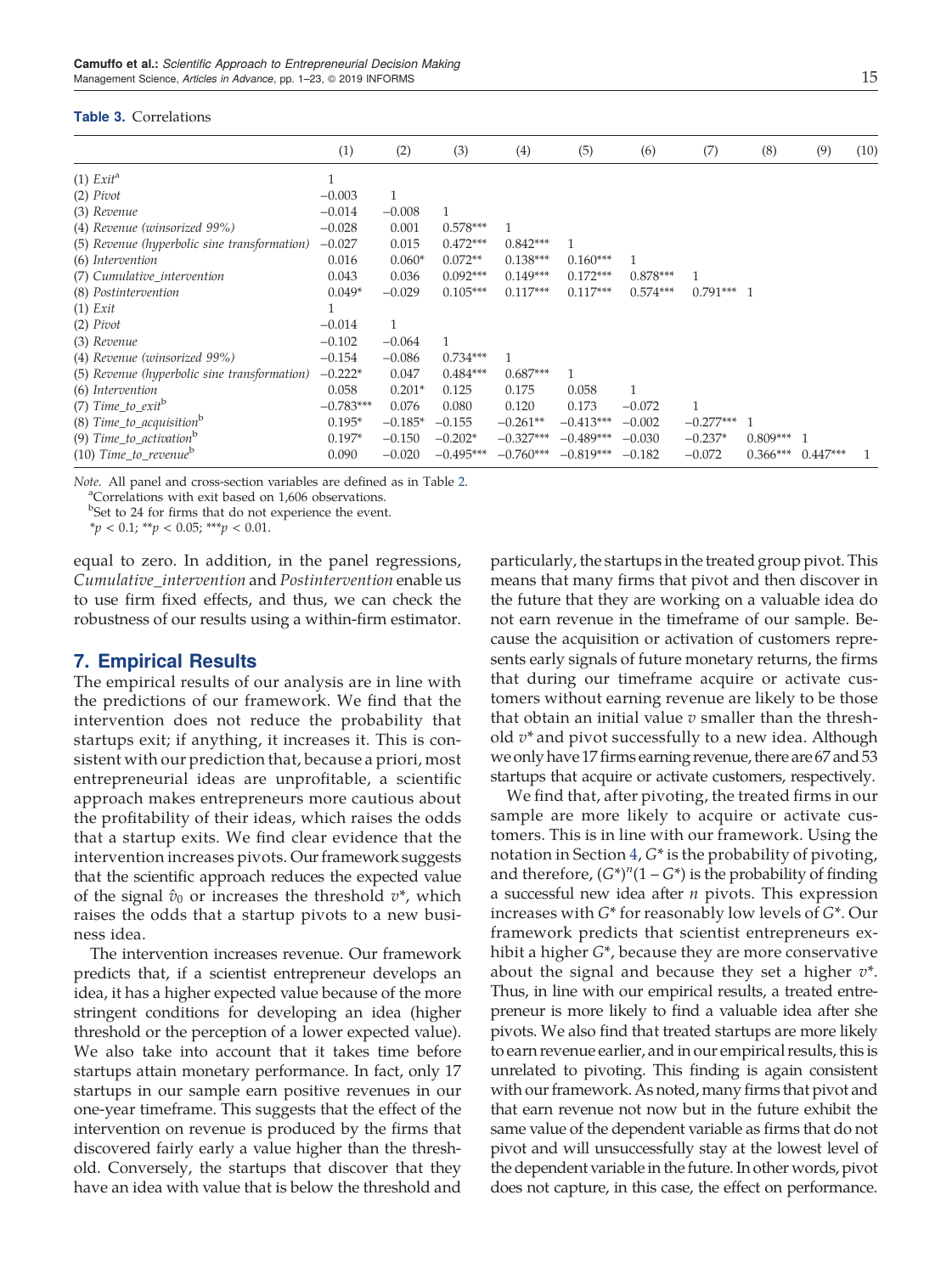| Variables                  | Linear probability | Survival (Cox) | Panel    |
|----------------------------|--------------------|----------------|----------|
| <i>Intervention</i>        | $0.035**$          | 0.101          | 0.003    |
|                            | (0.045)            | (0.567)        | (0.716)  |
| Constant                   | 0.316              |                | $-0.008$ |
|                            | (0.533)            |                | (0.585)  |
| <i><b>Observations</b></i> | 116                | 116            | 1,606    |
| $R^2$                      | 0.183              |                |          |
| Dummies for mentors        | Yes                | Yes            | Yes      |
| Time fixed effects         |                    |                | Yes      |
| Clustered errors           | Intervention       | Intervention   | Firms    |
| Number of identification   |                    |                | 116      |

|  |  | Table 4. Exit Regressions, Dependent Variable = Exit |  |  |  |
|--|--|------------------------------------------------------|--|--|--|
|--|--|------------------------------------------------------|--|--|--|

*Note.* Robust *p*-values are in parentheses.

 $*^*p < 0.05$ .

All of our regressions include dummies for the mentor who supervised the firm in the interactive sessions. This ensures that our results are not affected by the vagaries associated with individual instructors. For simplicity, we do not show the mentor dummies in our regressions. However, it is interesting that the mentor dummies are largely insignificant, suggesting that we promoted a standardized approach to the training program. We cluster errors by *Intervention*. This controls for the important concern that the startups that followed the same model of training might exhibit correlated errors. In the panel regressions, we also cluster errors by firms.

Table 4 reports the results of our *Exit* regressions. The cross-section regression shows a positive and significant effect of *Intervention* with respect to *Exit*. In all of the other cases (survival and panel), the effect is positive but statistically insignificant. The scientific approach affects exit but does not affect the time to exit. Table D.1 in Appendix D shows that using *Cumulative intervention*, *Postintervention*, and firm fixed effects instead of *Intervention* do not change the results of the panel regression in Table 4. As noted in our framework section, *Exit* plays an important role in our story, because a natural alternative consequence

of the scientific approach is that it provides learning opportunities. However, unlike our precision mechanism, learning implies that scientist entrepreneurs are less likely to exit. The results in Table 4 do not rule out that the scientific approach could provide learning. However, they provide sufficient evidence that the scientific approach does not provide learning *only*. To reinforce our confidence in the mechanism of the scientific approach, we have sought additional evidence of its effect on exit. In April 2017, when we collected our last set of results, we then asked all of the firms that survived or that had just exited in that period (81 firms) the following question: "Given what you learnt in the course, if you had to launch a second startup, how confident would you be in making drastic decisions such as abandoning your startup?" Respondents answered on a one to seven Likert scale, where one equals not at all and seven equals very confident. The average score of treated firms was 4.4, and for the control group, it was  $3.2 (p < 0.01)$ .

Table 5 shows that treated firms are more likely to pivot. This is robust across our estimations. We find a positive and significant effect of *Intervention* with respect to *Pivot* in both our cross-section regressions

Table 5. Pivot Regressions, Dependent Variable = *Pivot*

| Variables                  | Linear regression | Negative binomial | Panel     |
|----------------------------|-------------------|-------------------|-----------|
| Intervention               | $0.261**$         | $0.803***$        | $0.016**$ |
|                            | (0.027)           | (0.000)           | (0.033)   |
| Constant                   | 0.536             | $-0.944$          | 0.011     |
|                            | (0.529)           | (0.244)           | (0.737)   |
| <i><b>Observations</b></i> | 116               | 116               | 1,856     |
| $R^2$                      | 0.105             |                   |           |
| Dummies for mentors        | Yes               | Yes               | Yes       |
| Time fixed effects         |                   |                   | Yes       |
| Clustered errors           | Intervention      | Intervention      | Firms     |
| Number of identification   |                   |                   | 116       |

*Notes.* Robust *p*-values are in parentheses. In the linear regression and the negative binomial regression, *Pivot* is equal to the total number of major changes of the firms during our timeframe. In the panel regressions, *Pivot* is a binary variable that takes the value one in the exact time period in which the firm made a major change to its business model and zero whenever the firm does not pivot.

\*\**p* < 0.05; \*\*\**p* < 0.01.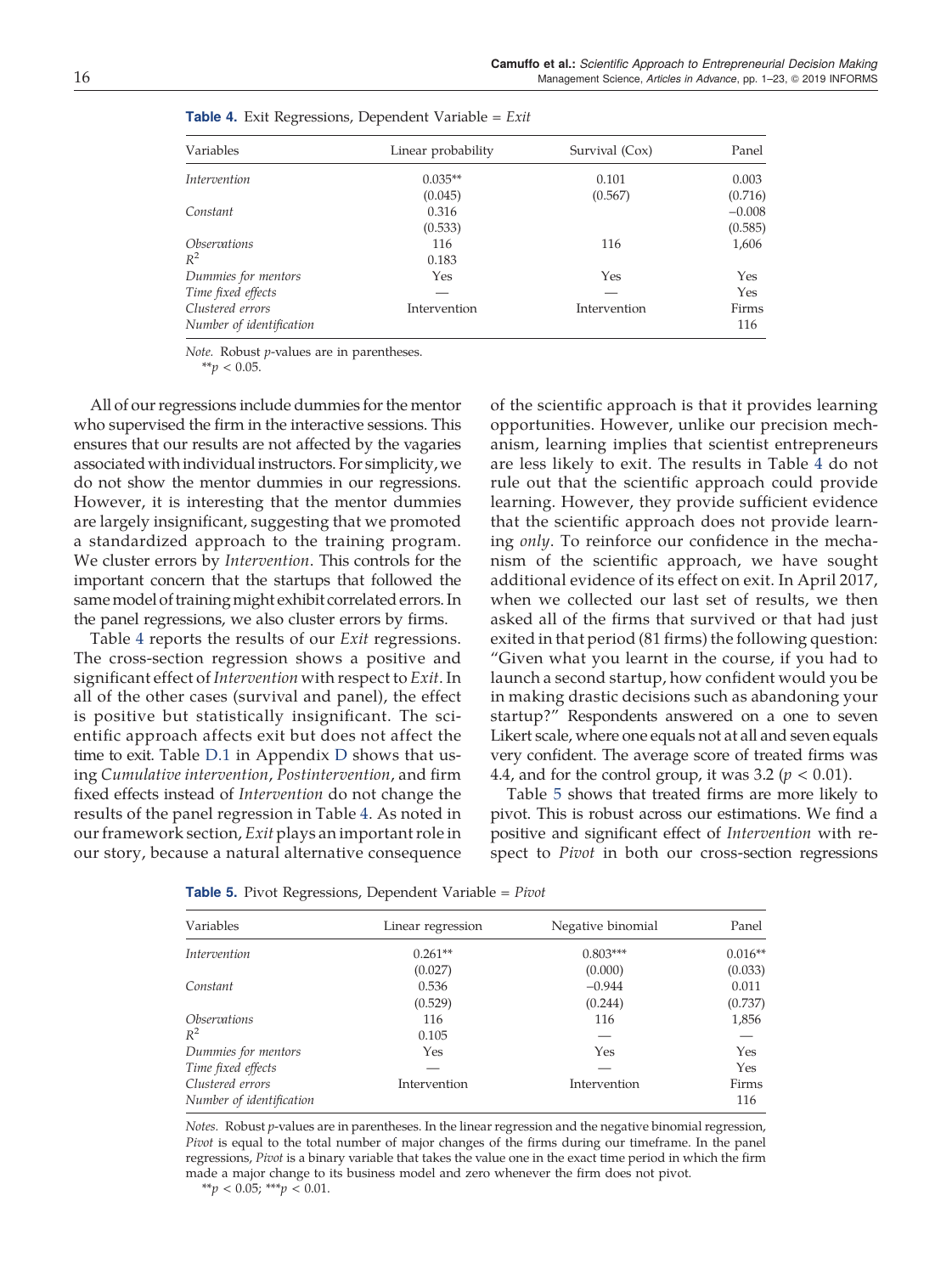| Variables                  | Linear regression | Winsorized 99% | Hyperbolic sine transformation |
|----------------------------|-------------------|----------------|--------------------------------|
| Intervention               | 10,799.5**        | $2,666.8***$   | $0.396*$                       |
|                            | (0.010)           | (0.008)        | (0.065)                        |
| Constant                   | $-4,899.7$        | $-833.4$       | 1.252                          |
|                            | (0.594)           | (0.754)        | (0.613)                        |
| <i><b>Observations</b></i> | 116               | 116            | 116                            |
| $R^2$                      | 0.220             | 0.276          | 0.178                          |
| Dummies for mentors        | Yes               | Yes            | Yes                            |
| Clustered errors           | Intervention      | Intervention   | Intervention                   |

Table 6. Revenue Regressions (Cross-section), Dependent Variable = *Revenue*

*Note.* Robust *p*-values are in parentheses.

\**p* < 0.1; \*\**p* < 0.05; \*\*\**p* < 0.01.

(linear and negative binomial), where our dependent variable is equal to the total number of major changes of the firms during our timeframe and in our panel regression where we operationalize *Pivot* as a binary variable. Table D.2 in Appendix D shows that this result is robust to the use of *Cumulative intervention*, *Postintervention*, and firm fixed effects instead of *Intervention*.

Table 6 and 7 report our results for revenue. Both the cross-section and the panel show that the *Intervention* has a positive impact with respect to *Revenue*. The results are robust to winsorizing *Revenue* or a hyperbolic sine transformation. They are also robust to the use of*Cumulative intervention*, *Postintervention*, and firm fixed effects as shown in Table D.3 in Appendix D.

Table 8 shows Cox regressions for *Time\_to\_ acquisition*, *Time\_to activation*, and *Time\_to\_revenue*. In all of these regressions, *Pivot* is always the number of pivots before the time of the focal event. The effect of the interaction between *Intervention* and *Pivot* with respect to *Time\_to\_acquisition* and *Time\_to activation* suggests that pivoting is more effective when associated with the intervention. As shown earlier, this is an implication of our framework in that a more stringent rule for developing an idea (higher *G*\*) raises the odds of picking an idea higher than the threshold after *n* pivots. This is an intriguing result in that we corroborate empirically that being conservative raises

the odds that you eventually pick a more valuable idea. At the same time, we cannot exclude that the effect of pivoting is produced by learning in the sense that the scientific approach enables the firms to pivot to a better distribution. However, as noted when we discussed our framework, learning implies that exit is less likely, which is not what we find. Thus, although we do not rule out that the scientific approach provides learning, the results of Table 8 on the implications of pivoting for *Time\_to\_acquisition* and *Time\_to activation* of the treated firms associated with our evidence that the scientific approach does not reduce exit are suggestive of the mechanisms associated with the scientific approach that we envisage.

As also shown in Table 8, *Pivot* and *Intervention* × *Pivot* do not accelerate *Time\_to\_revenue*, and the collinearity of this regression hides the impact of *Intervention* as well. As discussed earlier, *Pivot* does not have traction, because quite a few firms that pivot and earn revenue in the future are not taken into account in this estimation. When we exclude *Pivot* and *Intervention* × *Pivot* in the last column of Table 8, the effect of *Intervention* becomes sizable and statistically significant. This squares with our prediction that a startup that earns revenue earns more revenue than the counterfactual firm in the control group, because it develops an idea only under more stringent conditions.

| Variables                  | Linear regression | Winsorized 99% | Hyperbolic sine transformation |
|----------------------------|-------------------|----------------|--------------------------------|
| <i>Intervention</i>        | 674.968           | $172.505**$    | $0.565**$                      |
|                            | (0.127)           | (0.037)        | (0.018)                        |
| Constant                   | $-637.271$        | $-139.716$     | $-0.510*$                      |
|                            | (0.180)           | (0.131)        | (0.059)                        |
| <i><b>Observations</b></i> | 1,856             | 1,856          | 1,856                          |
| Number of identification   | 116               | 116            | 116                            |
| Dummies for mentors        | Yes               | Yes            | Yes                            |
| Time fixed effects         | Yes               | Yes            | Yes                            |
| Clustered errors           | Firms             | Firms          | Firms                          |

Table 7. Revenue Regressions (Panel), Dependent Variable = *Revenue*

*Note.* Robust *p*-values are in parentheses.

\**p* < 0.1; \*\**p* < 0.05.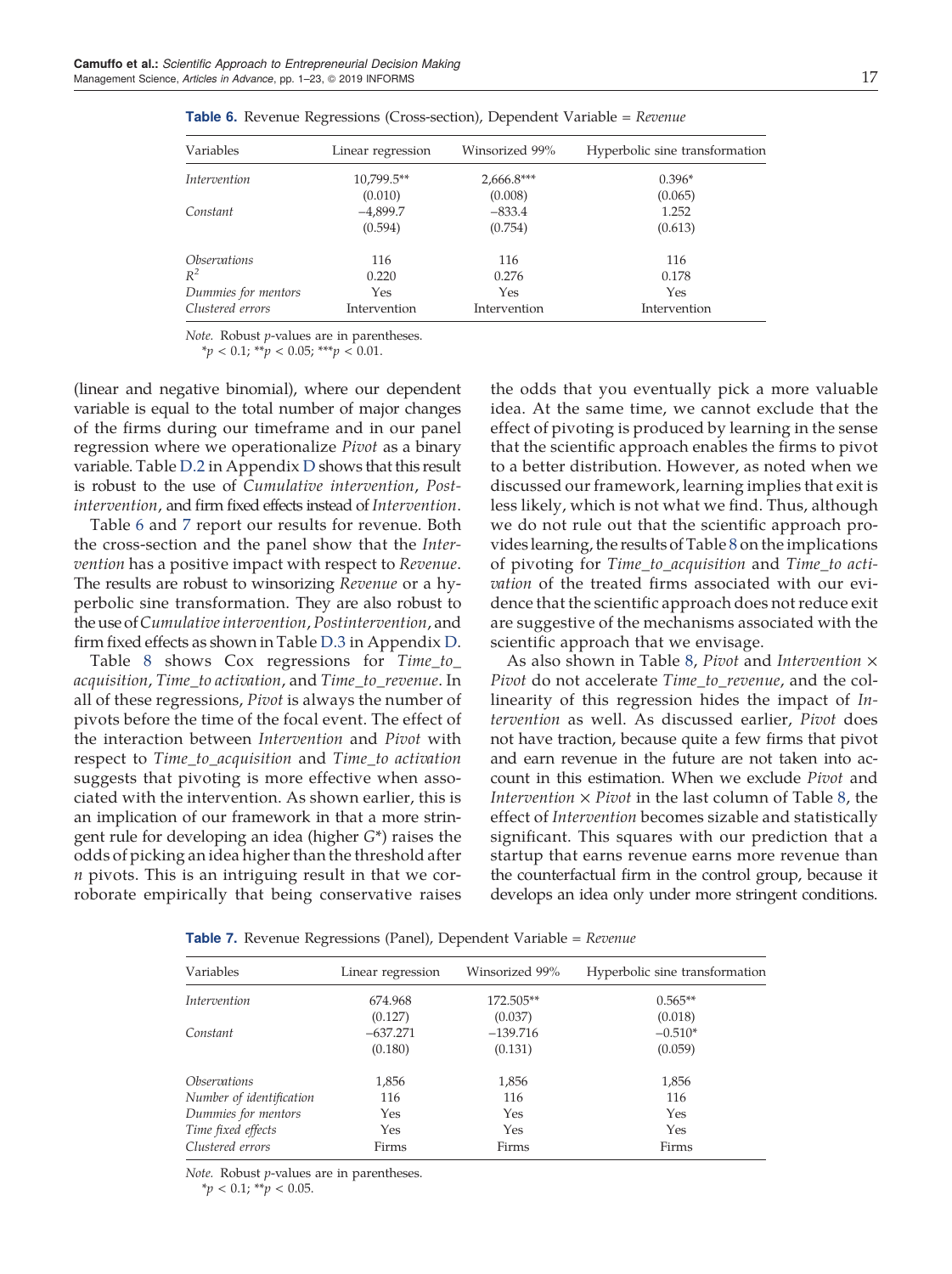| Variables                   | Time_to_acquisition | Time to activation | Time to revenue | Time to revenue |
|-----------------------------|---------------------|--------------------|-----------------|-----------------|
| <i>Intervention</i>         | $-0.120$            | $-0.070$           | 0.041           | $0.253**$       |
|                             | (0.642)             | (0.794)            | (0.740)         | (0.020)         |
| Pivot                       | $-0.067$            | $-0.385$           | $-0.742$        |                 |
|                             | (0.735)             | (0.108)            | (0.186)         |                 |
| Intervention $\times$ Pivot | $0.415*$            | $0.577**$          | 0.881           |                 |
|                             | (0.093)             | (0.039)            | (0.228)         |                 |
| <i><b>Observations</b></i>  | 116                 | 116                | 116             | 116             |
| Dummies for mentors         | Yes                 | Yes                | Yes             | Yes             |
| Clustered errors            | Intervention        | Intervention       | Intervention    | Intervention    |

|  |  |  |  |  |  |  |  | Table 8. Time to Acquisition, Activation, Revenue, Survival (Cox) Regressions |
|--|--|--|--|--|--|--|--|-------------------------------------------------------------------------------|
|--|--|--|--|--|--|--|--|-------------------------------------------------------------------------------|

*Notes.* Robust *p*-values are in parentheses. In the survival regressions, *Pivot* is always the number of pivots before the time of the focal event.

\**p* < 0.1; \*\**p* < 0.05.

For example, this also explains why we have approximately the same number of firms earning revenue in the treatment and control groups (nine versus eight, respectively). Because our firms enter the RCT with an idea for which value is randomly distributed between treated and control firms, the more stringent conditions imply that fewer firms that adopt the scientific approach launch an idea right away. However, conditional on the early start, the idea is more valuable than the counterfactual nonscientific firm as implied by the higher expected revenue.

## 8. Conclusions

In explaining the high rates of startup failure, the entrepreneurship literature has emphasized several factors, such as the size and characteristics of the founding team or the technology (e.g., Korunka et al. 2003, Aspelund et al. 2005, Gimmon and Levie 2010). In this paper, we focus instead on the role of entrepreneurial decision making, the importance of which in affecting new venture performance has become increasingly central in the stream of research that links entrepreneurship and strategic management (Mitchell et al. 2002, Gans et al. 2017). We have shown that entrepreneurial decision making can benefit from the use of a scientific approach. This approach increases firm performance, because entrepreneurs can recognize when their projects exhibit low or high returns or when it is profitable to pivot to alternative ideas. In other words, entrepreneurs with thoroughly considered, validated theories of their business and hypotheses about what customers want that are then soundly tested through experiments can better mitigate their biases or imprecisions when they analyze market signals (Hayward et al. 2006, Shepherd et al. 2014), reducing the likelihood of incurring false positives and false negatives.

The limitations of our paper raise natural questions for future research. The results presented here are based on an intention to treat rather than an exact measure of the adoption of the scientific approach. The natural next step of this research would be to

identify the key mechanism underlying our results. In this study, we present a model that shows that a scientific approach enables better predictions, and this is why we observe different performance outcomes between treated and control entrepreneurs. However, we are unable to directly rule out that a scientific approach improves operations conducted by entrepreneurs. Nevertheless, what we observe in this study provides evidence consistent with the predictions of our framework. In particular, the intervention does not reduce exit, which is consistent with our framework that the scientific method provides predictive capabilities. Moreover, we have not established whether the scientific method provides learning. Also, the time span of our RCT does not allow us to test whether the firms in our sample eventually fail and thus, whether the treated firms fail faster without incurring high costs. Another intriguing question for future research is that the context that we have studied—fairly standard businesses implies that the scientific method will address the problem of false positives. It will be interesting to study whether the scientific approach can also correct our inability to pursue false negatives. For example, there are biases against novelty in science (Stephan et al. 2017) that may extend to the entrepreneurial or innovation decisions of firms. Last but not least, a scientific approach can help larger firms make decisions, but we have not provided any clue about how this would play out within their complex organizations.

#### Acknowledgments

The authors thank Rajshree Agarwal, Mario Amore, Ashish Arora, Pierpaolo Battigalli, Luca Berchicci, Raffaele Conti, J. P. Eggers, Teppo Felin, Pooyan Khashabi, Eliana La Ferrara, Ramon Lecuona, Fabio Maccheroni, Massimo Marinacci, John Shook, Scott Stern, and Todd Zenger, as well as seminar participants at Bocconi University, Insead, Harvard Business School, King's College, London Business School, New York University, Politecnico di Milano, Rotterdam School of Management, and the University of North Carolina for excellent comments and suggestions. They also thank Lean Startup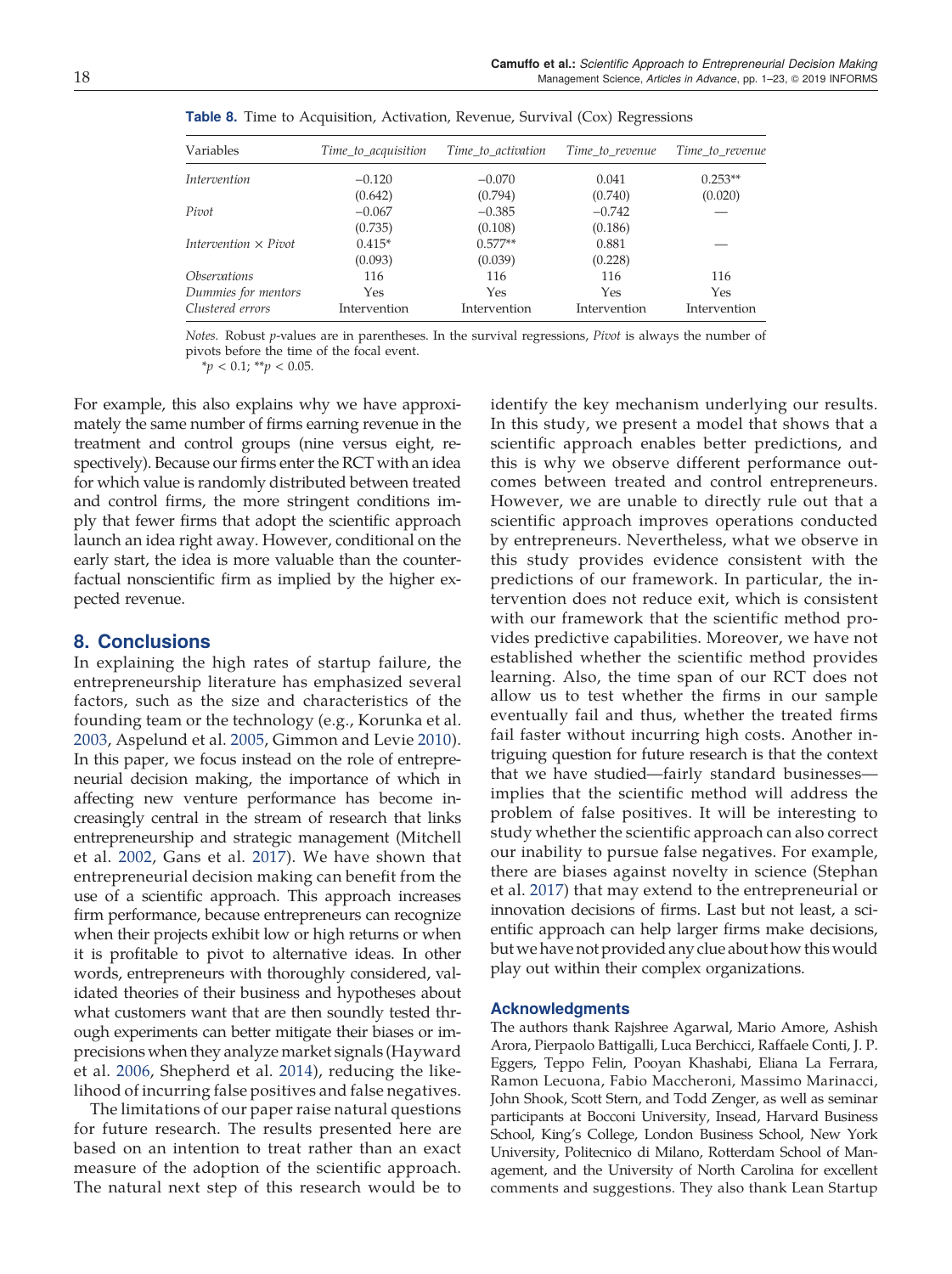Machine–Italy, represented by Umberto Canessa, and the Doers, represented by Cosimo Panetta and Irene Cassarino, for delivering the treatment of this randomized control trial and all of the mentors for their precious work: Abruzzese Gianluca, Archibugi Monica, Barbieri Giulia, Barboni Luca, Bellini Leonardo, Canalicchio Massimo, Carozza Giacomo, Cocchi Andrea, Detomatici Giulia, Folonorari Giuseppe, Magnifico Roberto, Michetti Francesca, Morandi Marco, Nicola Lorenzo, Povelato Andrea, Rocca Eleonora, Teora Rocco, Tocchetti Gino, and Tonon Francesco. The authors also thank their research assistants Gabriele Ceci, Nicola Coppo, Costantino Coco, and Venera Scuderi for their work on data collection.

#### Appendix A. Content of Training Steps

We provide an illustration of the key differences in the training provided to treatment and control groups. Table A.1 represents the content of the training of the first lesson, which focuses on an introduction to the course and the business model canvas. The lecture lasts for four hours for both the treatment group and the control group, and it covers five topics for the control group and six topics for the treatment group. The first five topics are identical for the two groups, resulting in 225 slides of content being taught to each group. The treatment group, however, receives additional training (87 slides) on the scientific method (topic 6) and is taught to use the business model canvas as a tool to represent a theory and articulate hypotheses that will be tested at a later stage. The control group is not

We adopt a similar logic for all of the lessons—Table A.2 presents key differences between treatment and control

Table A.1. Example of Differences Between Treatment and Control Groups, First Lecture

Duration of lecture (4 hours for both treatment and control groups)

| Treatment group                  | Control group                        |
|----------------------------------|--------------------------------------|
| $(1)$ What is a startup          | (1) What is a startup                |
| (2) Innovation and uncertainty   | (2) Innovation and uncertainty       |
| (3) Business models              | (3) Business models                  |
| (4) Business model canvas        | (4) Business model canvas            |
| (5) Segmentation, targeting, and | (5) Segmentation, targeting, and     |
| positioning                      | positioning                          |
| (6) How to deal with             | (6) Review of the material; question |
| uncertainty                      | and answer                           |

that were implemented during each training module. Moreover, all of the mentors were instructed to keep roughly this 70:30 ratio for standard versus scientific content in the oneto-one interaction sessions, where the 30 represents scientific training or additional training in the standard material.

Table A.2. Overview of the Training with Key Differences Between Treatment and Control Groups

| Training                                                                     | Control                                                                                                                             | Treatment                                                                                        |
|------------------------------------------------------------------------------|-------------------------------------------------------------------------------------------------------------------------------------|--------------------------------------------------------------------------------------------------|
| Step 1. Business model canvas (BMC) :<br>Explore key components of business  | 1. Does not recognize BMC as overarching<br>theory                                                                                  | 1. Aware that BMC is the overarching<br>theory of the firm                                       |
|                                                                              | 2. Does not see individual blocks as<br>representing hypotheses to validate                                                         | 2. Sees every block as containing one or<br>more hypotheses that require validation              |
|                                                                              | 3. Does not see blocks as being interdependent<br>(as one is falsified, others are too)                                             | 3. Sees blocks as being interdependent                                                           |
| Step 2. Customer interviews: Explore<br>customers' needs                     | 1. Does not define key hypotheses                                                                                                   | 1. Define key hypotheses on why<br>customers need your product/service                           |
|                                                                              | 2. Poor identification strategy<br>• Interview friends and family<br>• Ask confirmatory questions<br>• Argue in favor of one's idea | 2. Good identification strategy<br>• Interview potential customers<br>• Ask open-ended questions |
|                                                                              | 3. No clear threshold to direct decision making                                                                                     | 3. Use thresholds to falsify hypotheses                                                          |
| Step 3. Minimum viable product: Explore<br>customers' willingness to pay     | 1. Does not define key hypotheses                                                                                                   | 1. Define key hypotheses on what makes<br>customers most willing to pay                          |
|                                                                              | 2. Poor identification strategy<br>• Does not try parallel variations of the<br>product/service to evaluate improvement             | 2. Good identification strategy<br>• $A/B$ tests                                                 |
|                                                                              | • Change more than one thing of the<br>product/service at a time                                                                    | • Change only one thing at a time to<br>identify cause-effect relationships                      |
|                                                                              | 3. No clear threshold to direct decision making                                                                                     | 3. Use thresholds to falsify hypothesis                                                          |
| Step 4. Concierge/prototype: Explore<br>customer service/product interaction | 1. Does not define key hypotheses                                                                                                   | 1. Define key hypotheses on what<br>makes the business sustainable                               |
|                                                                              | 2. Poor identification strategy                                                                                                     | 2. Good identification strategy                                                                  |
|                                                                              | • Use available resources to deliver the<br>product/service                                                                         | • Deliver the product/service with the<br>resources that will be used at regime                  |
|                                                                              | • Focus on very short-term measure of<br>success                                                                                    | • Focus on longer-term measure<br>of success                                                     |
|                                                                              | 3. No clear thresholds to direct decision<br>making                                                                                 | 3. Use thresholds to direct decision making                                                      |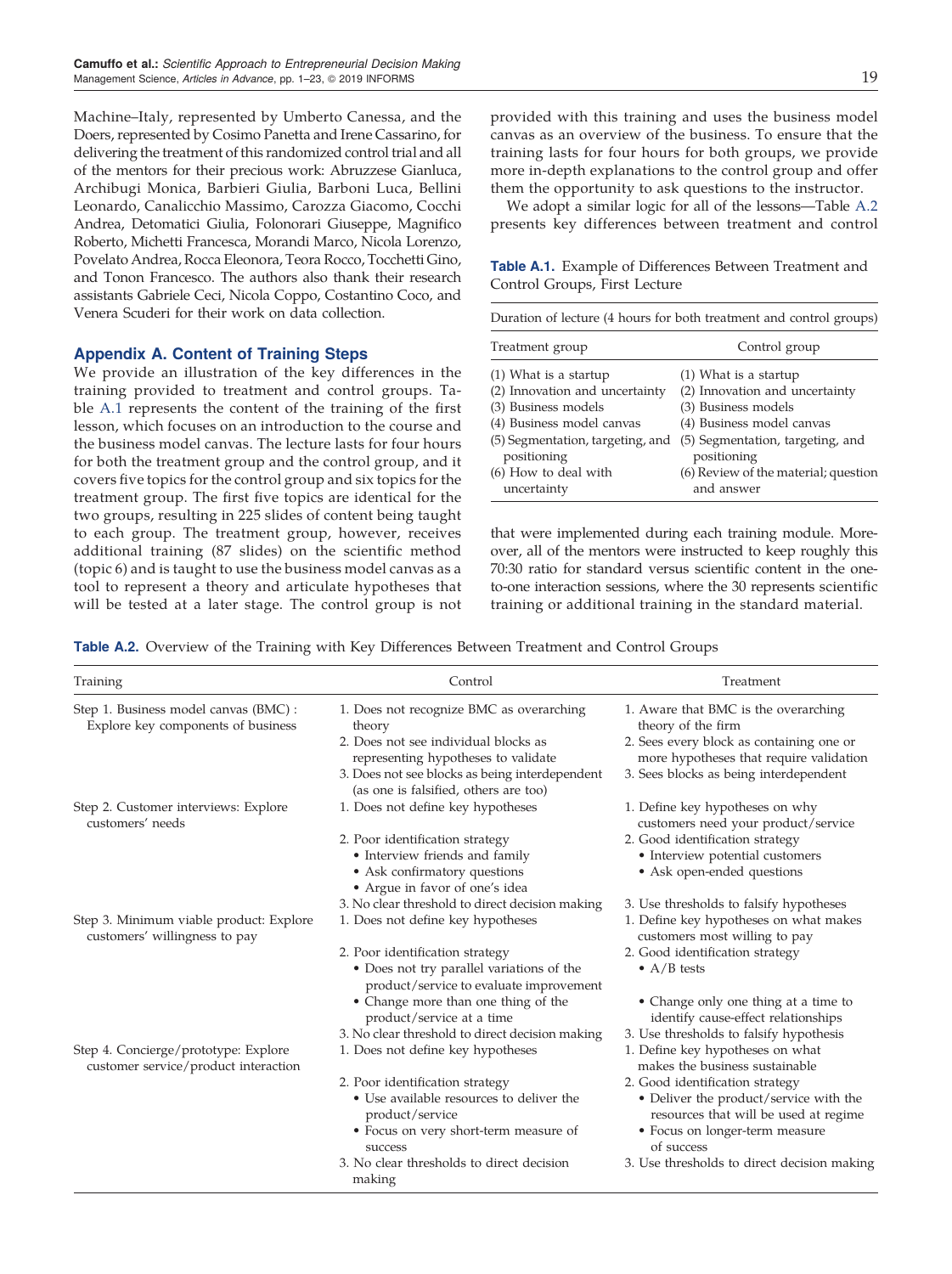# Appendix B

Table B.1. Content of Customer Interviews

#### 1. Plan the interview

- a. Define learning goal for the interviews
- b. Define key assumptions about the customer persona
- c. Create a screener survey of simple questions that will identify if the potential interviewee matches your target customer persona. Here is a nice article on screener questions from Alexander Cowan
	- 1. What is the hardest part about (problem context)?
	- 2. Can you tell me about the last time that happened?
	- 3. Why was that hard?
	- 4. What, if anything, have you done to solve that problem?
	- 5. What do you not love about the solutions that you have tried?
- d. Make an interview guide (not a write and strictly follow script). If you do not know where to start, check out some questions from Justin Wilcox or Alexander Cowan. Something like this
- e. Prepare a handy template to put your notes in afterward or check on the tools to record your interview (check first on legal restrictions that may apply to recordings)
- f. Prepare any thank you gifts (e.g., gift cards)

Potential biases

- Confirmation bias: The interviewer can be prompted to sell his or her vision in the case that the interviewee's vision differs drastically; the interviewee is tempted in his or her turn to adjust answers to the interviewer's expectations due to personal sympathy
- Order bias: Sometimes, the order in which you ask questions can affect the answers that you get; try to run questions in different orders in different interviews

## Appendix C

Table C.1. Definition of Variables Used in Balance Tests

| Variables                           | Measurement                                                                                                                                                                                                                                                                                                                                                      | Data source                                                                                                                                                                                                                                                                                                                       |
|-------------------------------------|------------------------------------------------------------------------------------------------------------------------------------------------------------------------------------------------------------------------------------------------------------------------------------------------------------------------------------------------------------------|-----------------------------------------------------------------------------------------------------------------------------------------------------------------------------------------------------------------------------------------------------------------------------------------------------------------------------------|
| Idea stage<br>Internet sector       | Takes value one if the startup has only a business idea in<br>mind; takes value zero if the startup has started working<br>on the project but has not launched it on the market yet<br>Takes value one if the startup operates in the internet<br>sector (i.e., provides a service that can be "consumed"<br>online from a computer); takes value zero otherwise | Project pitch: Research assistants' assessment of the<br>stage of development of the startup based on the<br>milestones achieved by the latter<br>Project pitch: Research assistants' assessment of the<br>sector in which the startup operates based on the<br>product/service offered and the hypothesized<br>channels of sales |
| Mobile sector                       | Takes value one if the startup operates in the mobile<br>sector, i.e., provides a service which can be consumed<br>online, from a mobile and/or tablet; takes value zero<br>otherwise                                                                                                                                                                            | Project pitch: Research assistants' assessment of the<br>sector in which the startup operates based on the<br>product/service offered and the hypothesized<br>channels of sales                                                                                                                                                   |
| Retail sector                       | Takes value one if the startup operates in the retail<br>sector (i.e., sells a product that is either<br>commercialized via a physical shop or the largest<br>commercial distribution); takes value zero otherwise                                                                                                                                               | Project pitch: Research assistants' assessment of the<br>sector in which the startup operates based on the<br>product/service offered and the hypothesized<br>channels of sales                                                                                                                                                   |
| Lombardy                            | Takes value one if the majority of team members come<br>from the Italian region of Lombardy; takes value zero<br>otherwise                                                                                                                                                                                                                                       | Team members' vitae: Retrieved from city of domicile                                                                                                                                                                                                                                                                              |
| Team size                           | It is the absolute number of team members of the<br>startup                                                                                                                                                                                                                                                                                                      | Team members' vitae: We count the number of vitae<br>sent by the team                                                                                                                                                                                                                                                             |
| Industry experience                 | It is the average number of years of experience of the<br>team in the industry in which the startup operates<br>before entering the training                                                                                                                                                                                                                     | Project pitch and team members' vitae: We match the<br>Standard Industrial Classification (SIC) codes (at the<br>83 two digit-level major groups) of the startup<br>(assessed by the research assistant) and the firms in<br>which the founders previously held a job position as<br>described in their vitae                     |
| Management experience               | It is the average number of years of managerial<br>experience of the team before entering the training                                                                                                                                                                                                                                                           | Team members' vitae: We look at the years that each<br>team member had in a managerial job position as<br>described in their vitae; the count includes both<br>higher- and lower-level managerial positions and all<br>four managerial functional roles (Barbero et al. 2011)                                                     |
| Experience working<br>with startups | It is the average number of years of experience of the<br>team working with/for startups other than the one<br>that the team members intend to launch before<br>entering the training                                                                                                                                                                            | Team members' vitae: We look at the years that each<br>team member had as either founder or employee in a<br>startup (this should have been defined so by the team<br>member itself in the vitae)                                                                                                                                 |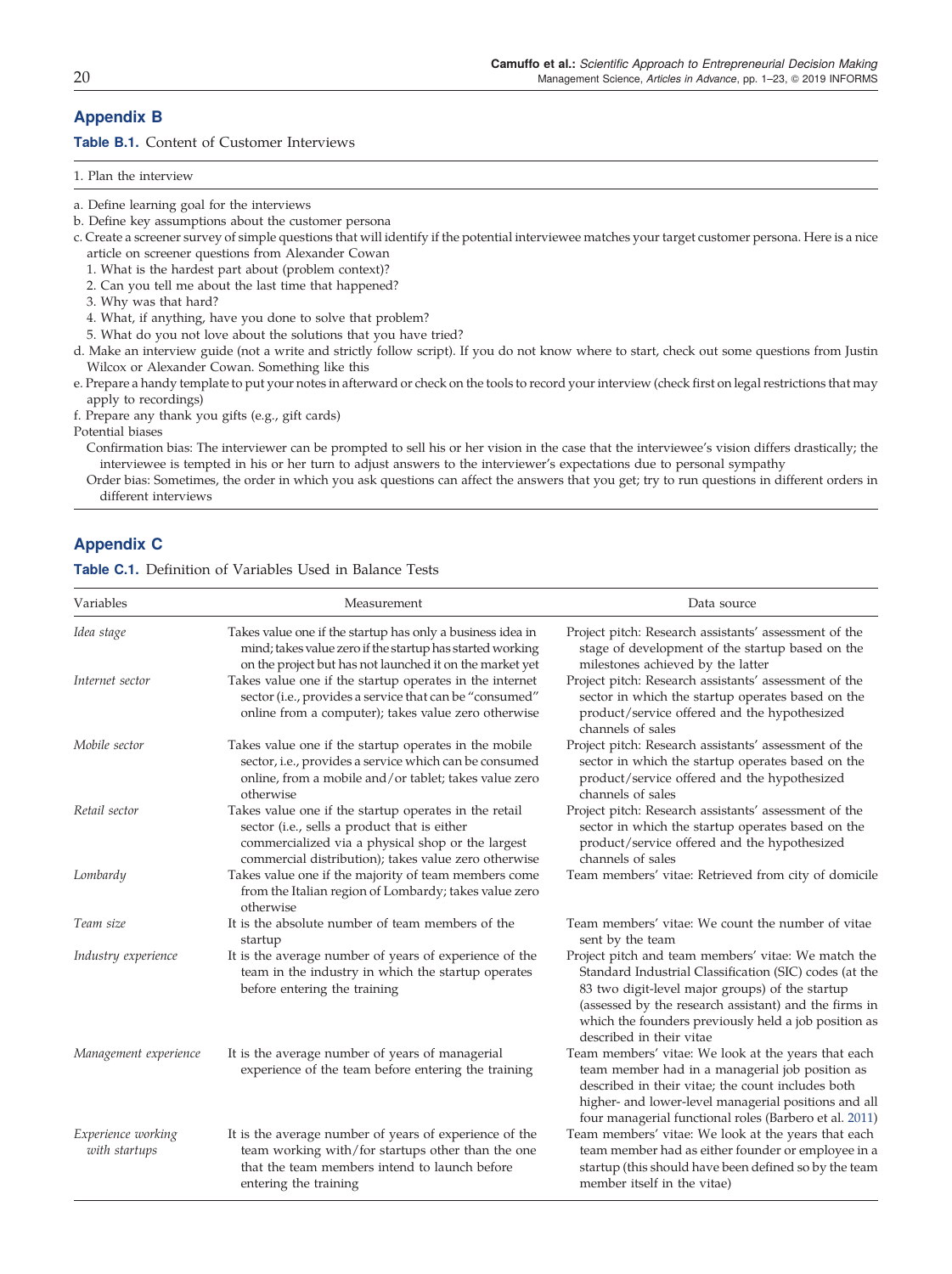## Table C.1. (Continued)

| Variables<br>Measurement                 |                                                                                                                                                                             | Data source                                                                                                                                                                                                                                            |
|------------------------------------------|-----------------------------------------------------------------------------------------------------------------------------------------------------------------------------|--------------------------------------------------------------------------------------------------------------------------------------------------------------------------------------------------------------------------------------------------------|
| Experience working<br><i>in startups</i> | It is the average number of years of experience of the<br>team within startups other than the one that the team<br>members intend to launch before entering the<br>training | Team members' vitae: We look at the years that each<br>team member had as mentor and/or consultant to a<br>startup (this should have been defined so by the team<br>member itself in the vitae)                                                        |
| Currently employed                       | It is the proportion of team members employed at the<br>time of entry into the training                                                                                     | Team members' vitae: We record a team member as<br>currently employed if any of his or her job positions<br>described in the CV do not show an ending time (e.g.,<br>"from 15 Feb 2004 to present")                                                    |
| Currently studying                       | It is the proportion of team members enrolled in an<br>education program at the time of entry into the<br>training                                                          | Team members' vitae: We record a team member as<br>currently studying if any of his or her enrollments in<br>an educational program described in the vitae do not<br>show an ending time (e.g., "from 15 Feb 2004 to<br>present")                      |
| Level of education                       | It is the level of education of the team in the industry in<br>which the startup operates                                                                                   | Team members' vitae: We look at the educational titles<br>achieved by each team member, and we record them<br>as following: one is for high school, two for Bachelor's<br>degree, three for Master's degree, four is for MBA,<br>and five is for Ph.D. |

## Appendix D. Robustness Check Regressions (Exit, Pivot, and Revenue)

Table D.1. Exit Regressions, Dependent Variable = *Exit*

| Variables                  | Panel      |
|----------------------------|------------|
| Cumulative_intervention    | $-0.002$   |
|                            | (0.682)    |
| Postintervention           | 0.025      |
|                            | (0.297)    |
| Constant                   | $-0.019**$ |
|                            | (0.019)    |
| <i><b>Observations</b></i> | 1,606      |
| Number of identification   | 116        |
| $R^2$                      | 0.055      |
| Time fixed effects         | Yes        |
| Firm fixed effects         | Yes        |
| Clustered errors           | Firms      |

*Note.* Robust *p*-values are in parentheses. \*\**p* < 0.05.

Table D.2. Pivot Regressions, Dependent Variable = *Number of Pivots*

| Variables                | Poisson      | Panel      |
|--------------------------|--------------|------------|
| Cumulative_intervention  |              | $0.007*$   |
|                          |              | (0.060)    |
| Postintervention         |              | $-0.051**$ |
|                          |              | (0.016)    |
| Intervention             | $0.794***$   |            |
|                          | (0.000)      |            |
| Constant                 | $-0.879$     | $-0.003$   |
|                          | (0.136)      | (0.492)    |
| Observations             | 116          | 1,856      |
| $R^2$                    |              | 0.030      |
| Dummies for mentors      | Yes          |            |
| Time fixed effects       |              | Yes        |
| Clustered errors         | Intervention | Firms      |
| Number of identification |              | 116        |
| Firm fixed effects       |              | Yes        |

*Note*. Robust *p*-values are in parentheses.

\**p* < 0.1; \*\**p* < 0.05; \*\*\**p* < 0.01.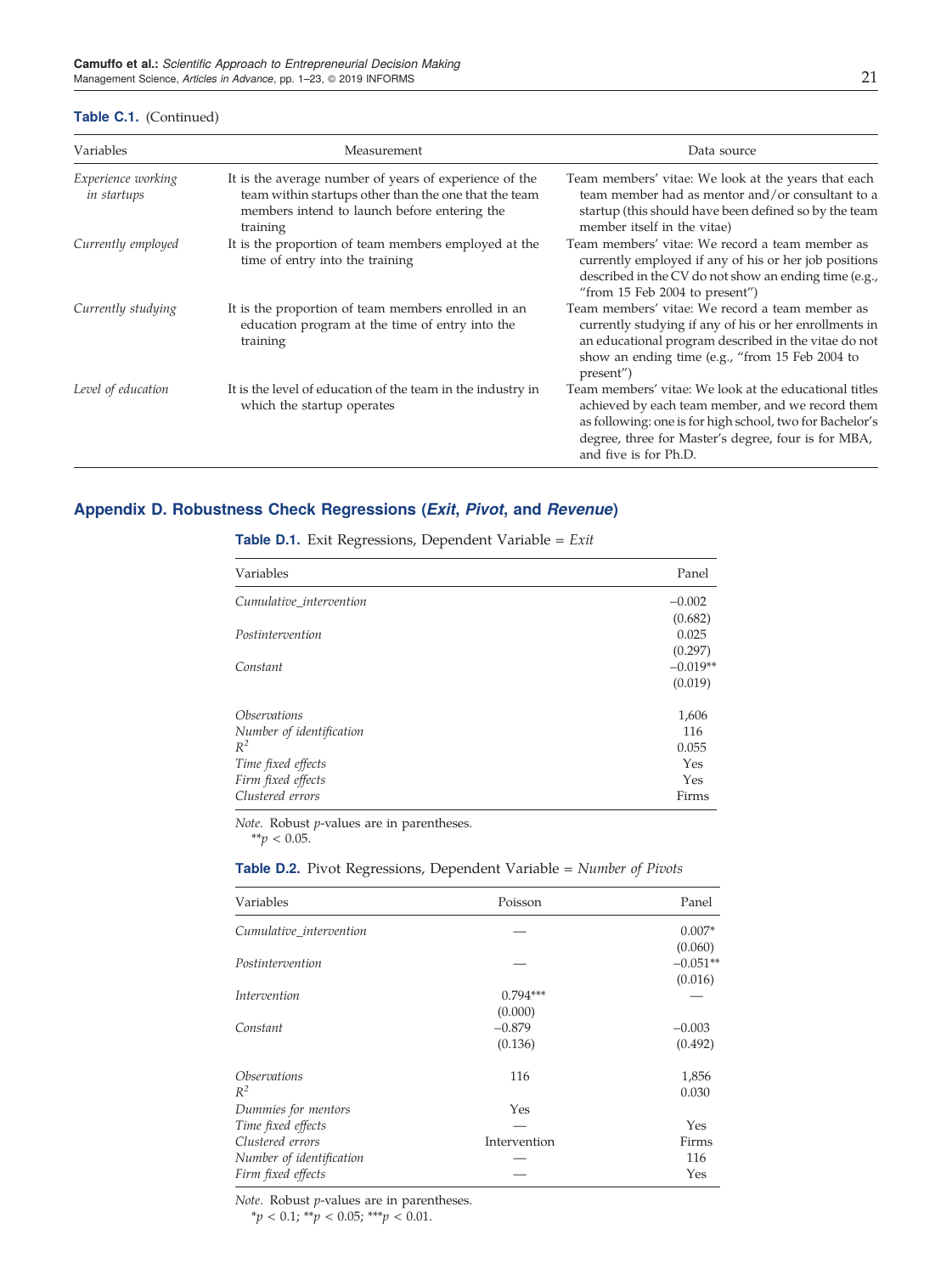| Variables                  | Linear regression | Winsorized 99% | Hyperbolic sine transformation |
|----------------------------|-------------------|----------------|--------------------------------|
| Cumulative_intervention    | 16.502            | 18.459*        | $0.097**$                      |
|                            | (0.105)           | (0.064)        | (0.020)                        |
| Postintervention           | 896.542           | $-13.644$      | $-0.403**$                     |
|                            | (0.324)           | (0.839)        | (0.039)                        |
| Constant                   | 5.400             | 4.404          | 0.020                          |
|                            | (0.982)           | (0.913)        | (0.875)                        |
| <i><b>Observations</b></i> | 1,856             | 1,856          | 1,856                          |
| $R^2$                      | 0.015             | 0.020          | 0.039                          |
| Number of identification   | 116               | 116            | 116                            |
| Firm fixed effects         | Yes               | Yes            | Yes                            |
| Time fixed effects         | Yes               | Yes            | Yes                            |
| Clustered errors           | Firms             | Firms          | Firms                          |

|  |  |  | Table D.3. Revenue, Panel Regressions |
|--|--|--|---------------------------------------|
|--|--|--|---------------------------------------|

*Note.* Robust *p*-values are in parentheses.

 $*_p$  < 0.1;  $*_p$  < 0.05.

### **Endnotes**

<sup>1</sup> To see this, define (1) as *z*, and after integrating (2) by parts,  $\pi = z(A)$  $-z(v^*)G^* - \int_{z}^{A} z_{\hat{v}_0} G d\hat{v}_0$ , where the subscript denotes derivative. From *foc* (4),  $z(v^*) = \frac{v^* \pi}{1 - G^*}$ . Replace in  $\pi$ , and after bringing  $z(v^*)G^*$  to the lefthand side, obtain  $\frac{\pi}{1-G^*} = z(A) - \int_{\infty}^{A}$  $\int_{-v^*} z_{\hat{v}_0} G d\bar{v}$ , which decreases as *G* increases.

<sup>2</sup> An intriguing implication of our framework is that, if the scientific approach helps to reduce overestimation and make the entrepreneur aware of a wider distribution, exit or pivot will be ambiguous, because both the signal  $\hat{v}_0$  and the threshold  $v^*$  decrease. This suggests, for example, that sometimes biases or misperceptions could lead to ideal outcomes. We leave this to future research.

#### <sup>3</sup>See https://www.cbinsights.com.

<sup>4</sup>This is a *t* test, which is preferred to running a logit/probit regression of selection into the training (or treatment) on all covariates simultaneously. In small samples, running the regression with all covariates simultaneously can reduce the significance of coefficient estimates (Hansen and Bowers 2008).

<sup>5</sup>We were careful in distinguishing a minor change in target customers from a major change. The former—the so-called zoom in or zoom out—consists of more narrowly or more broadly, respectively, identifying the same potential market without a change in target customers. The latter consists of a drastic change of target customers for a product or service (Ries 2011, Crilly 2018).

#### **References**

- Adner R, Levinthal D (2004) What is not a real option: Considering boundaries for the application of real options to business strategy. *Acad. Management Rev.* 29(1):74–85.
- Aspelund A, Berg-Utby T, Skjevdal R (2005) Initial resources' influence on new venture survival: A longitudinal study of new technology-based firms. *Technovation* 25(11):1337–1347.
- $\AA$ stebro T (2003) The return to independent invention: Evidence of unrealistic optimism, risk seeking or skewness loving? *Econom. J.* 113(484):226–239.
- Barbero JL, Casillas JC, Feldman HD (2011) Managerial capabilities and paths to growth as determinants of high-growth small and medium-sized enterprises. *Internat. Small Bus. J.* 29(6):671–694.
- Bennis WG (1962) Toward a "truly" scientific management: The concept of organization health. *Indust. Management Rev.* 4(1): 1–19.

|  |  | Blank S, Dorf B (2012) The Startup Owner's Manual: The Step-by-Step |  |  |
|--|--|---------------------------------------------------------------------|--|--|
|  |  | Guide for Building a Great Company (K&S Ranch, Pescadero, CA).      |  |  |

- Blank SG (2006) *The Four Steps to the Epiphany: Successful Strategies for Products That Win* (K&S Ranch, Pescadero, CA).
- Bloom N, Van Reenen J (2007) Measuring and "explaining" management practices across firms and countries. *Quart. J. Econom.* 22(4):1351–1408.
- Bloom N, Eifert B, Mahajan A, Mckenzie D, Roberts J (2013) Does management matter? Evidence from India. *Quart. J. Econom.* 128(1):1–51.
- Briner RB, Denyer D, Rousseau DM (2009) Evidence-based management: Concept cleanup time? *Acad. Management Perspect.* 23(4):19–32.
- Brown T (2008) Design thinking. *Harvard Bus. Rev.* 86(6):84–92.
- Brynjolfsson E, McElheran K (2016) The rapid adoption of datadriven decision-making. *Amer. Econom. Rev.* 106(5):133–139.
- Busenitz LW, Barney JB (1997) Differences between entrepreneurs and managers in large organizations: Biases and heuristics in strategic decision-making. *J. Bus. Venturing* 12(1):9–30.
- Clark T, Wiesenfeld D (2017) 3 things are holding back your analytics, and technology isn't one of them. *Harvard Bus. Rev.* (June 8), https://hbr.org/2017/06/3-things-are-holding-back-your-analytics -and-technology-isnt-one-of-them.
- Crilly N (2018) "Fixation" and "the pivot": Balancing persistence with flexibility in design and entrepreneurship. *Internat. J. Design Creativity Innovation* 6(1–2):52–65.
- Drucker PF (1955) Management science and the manager. *Management Sci.* 1(2):115–126.
- Dushnitsky G (2010) Entrepreneurial optimism in the market for technological inventions. *Organ. Sci.* 21(1):150–167.
- Eisenmann T, Ries E, Dillard S (2013) Hypothesis-driven entrepreneurship: The Lean Startup. Note 90-812-095, Harvard Business School, Boston.
- Fairlie R, Miranda J (2016) Taking the leap: The determinants of entrepreneurs hiring their first employee. NBERWorking Paper No. 22428, National Bureau of Economic Research, Cambridge, MA.
- Fairlie R, Miranda J (2017) Taking the leap: The determinants of entrepreneurs hiring their first employee. *J. Econom. Management Strategy* 26(1):3–34.
- Felin T, Zenger TR (2009) Entrepreneurs as theorists: On the origins of collective beliefs and novel strategies. *Strategic Entrepreneurship J.* 3(2):127–146.
- Felin T, Zenger TR (2015) Crossroads—Strategy, problems, and a theory for the firm. *Organ. Sci.* 27(1):222–231.
- Fleming L (2001) Recombinant uncertainty in technological search. *Management Sci.* 47(1):117–132.